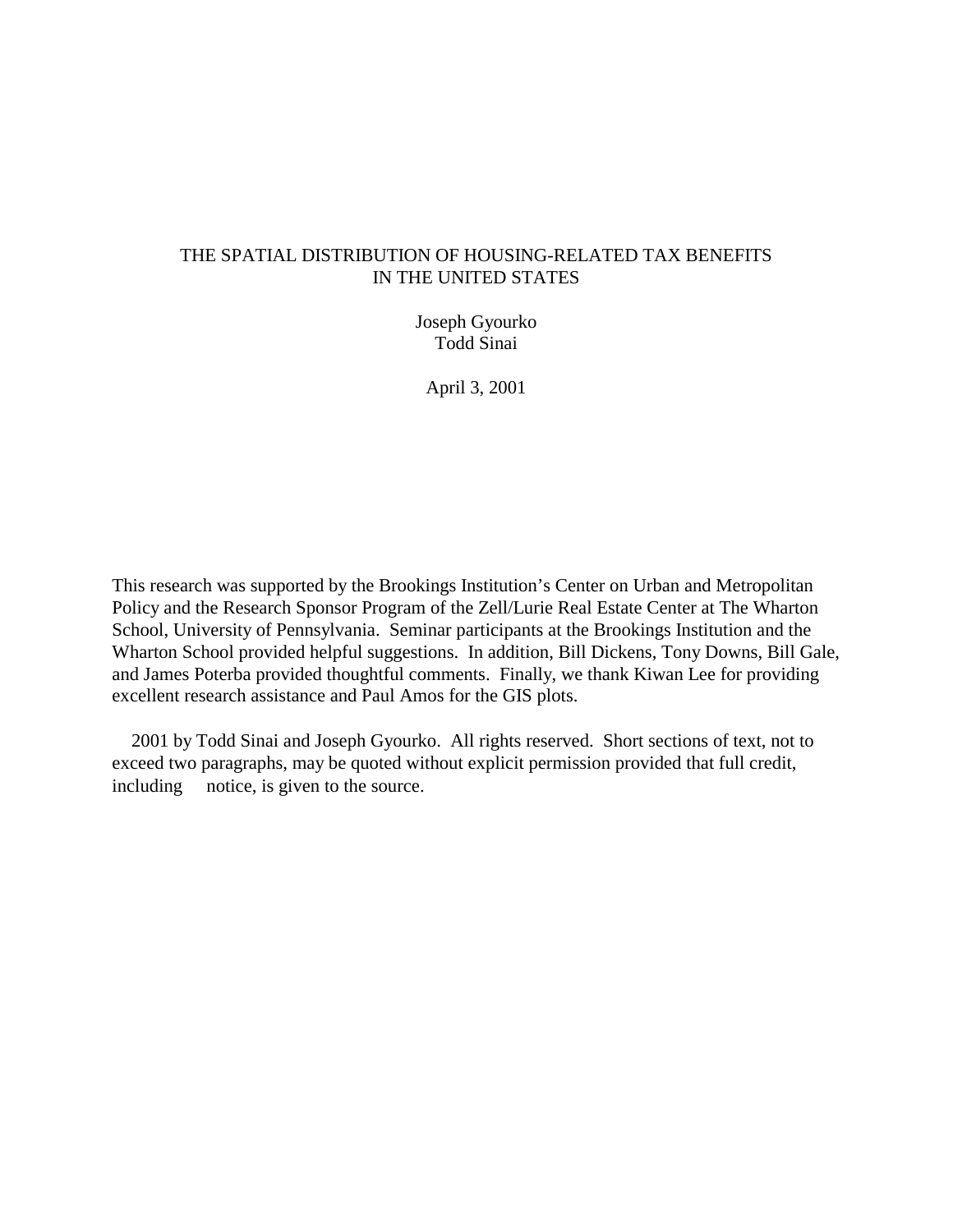#### **ABSTRACT**

Using 1990 Census tract-level data, we estimate how tax subsidies to owner-occupied housing are distributed spatially across the United States, calculating their value as the difference in taxes currently paid by home owners and the taxes owners would pay if there were no preference for investing in one's home relative to other assets. The \$164 billion national tax subsidy is highly skewed spatially with a few areas receiving large subsidies and most areas receiving small ones. If the program were self-financed on a lump sum basis, less than 20 percent of states and 10 percent of metropolitan areas would have net positive subsidies. These few metropolitan areas are situated almost exclusively along the California coast and in the Northeast from Washington, DC to Boston. At the state level, California stands out because it receives 25 percent of the national aggregate subsidy flow while being home to only 10 percent of the country's owners. At the metropolitan area level, owners in just three large CMSAs receive over 75 percent of all positive net benefits.

Todd Sinai Joseph Gyourko Wharton School Wharton School University of Pennsylvania University of Pennsylvania 308 Lauder-Fischer Hall 313 Lauder-Fischer Hall  $256$  South  $37<sup>th</sup>$  Street 256 South  $37<sup>th</sup>$  Street (215) 898-5390 (215) 898-3003 sinai@wharton.upenn.edu

Philadelphia, PA 19104-6330 Philadelphia, PA 19104-6330 and NBER gyourko@wharton.upenn.edu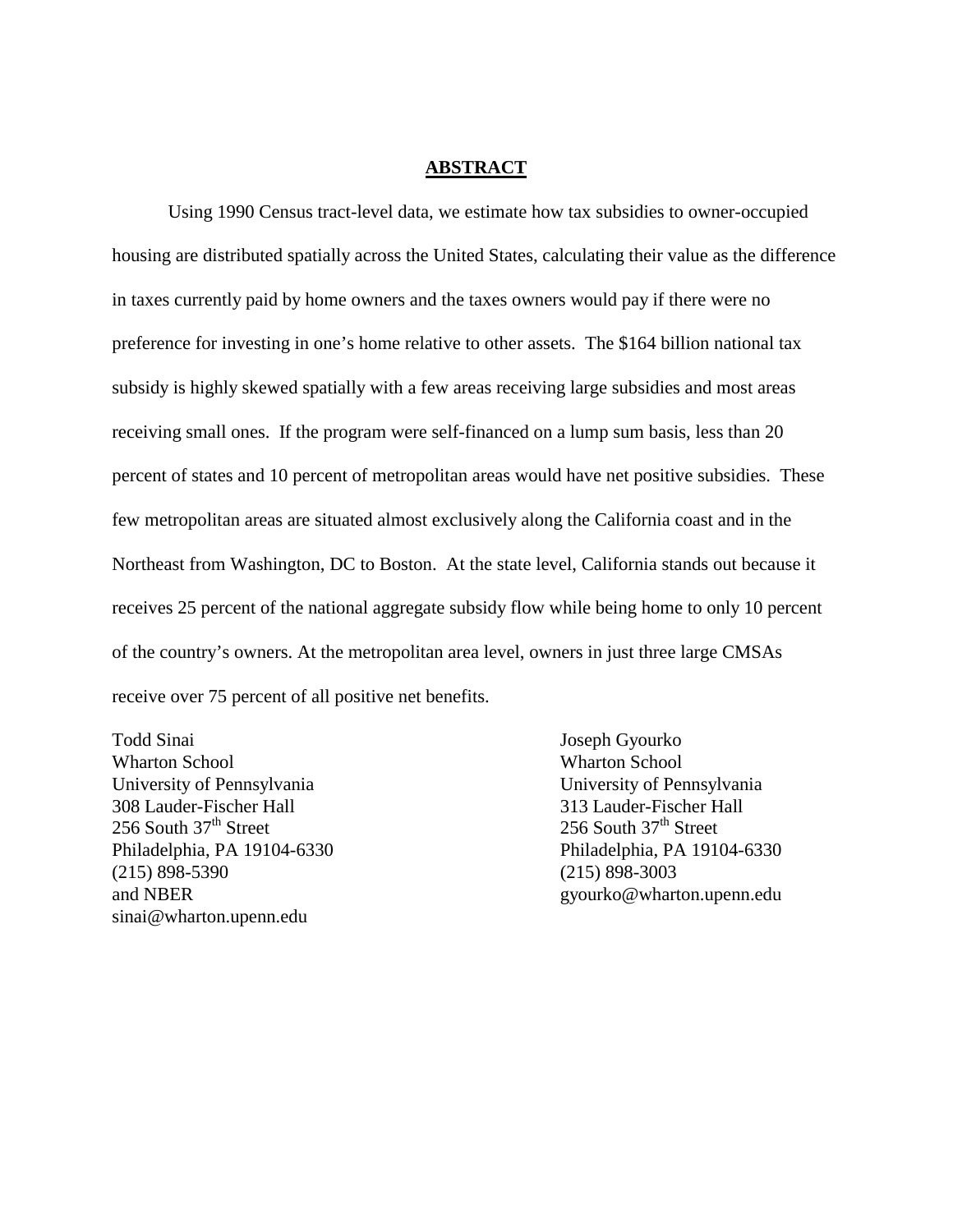## *Introduction*

With 65 percent of U.S. households owning their own homes at a given point in time and a higher percentage owning a house at some point during their lifetimes, the tax treatment of owner-occupied housing is one aspect of the tax code that affects many people's daily lives. It is not surprising that it is well studied in many aspects. The mortgage interest and property tax deductions, in conjunction with the non-taxation of imputed rent, reduce the cost of owneroccupied housing relative to other investments [Hendershott and Slemrod (1983), Poterba (1984)], encourage home ownership and higher housing consumption [Rosen (1979), King (1980), Henderson and Ioannides (1989)], and perhaps even lead to overinvestment in the asset class [Mills (1987), Feldstein (1987)]. The subsidy may raise house prices [Capozza, Green, and Hendershott (1996), Bruce and Holtz-Eakin (1998), Sinai (1998)] and encourage suburbanization [Gyourko and Voith (2001)]. The tax treatment of owner-occupied housing also favors highincome people or those who own expensive houses [Poterba (1992)], and its potentially substantial contribution to families' net worth has proven to be a political sticking point to eliminating it in any flat tax proposal.

Despite the considerable attention paid to the tax treatment of owner-occupied housing, little is known about the geographical distribution of this subsidy. However, since housing markets are inextricably tied to a physical location, knowing how the tax subsidy varies spatially is useful for helping determine the effects of a change in the tax code. At the least, it is important to consider the extent to which some areas of the country receive a greater share of the annual flow of tax code-related benefits to owner-occupied housing, both to see if resources are flowing from some locations to others and to determine if some areas might be more sensitive to a policy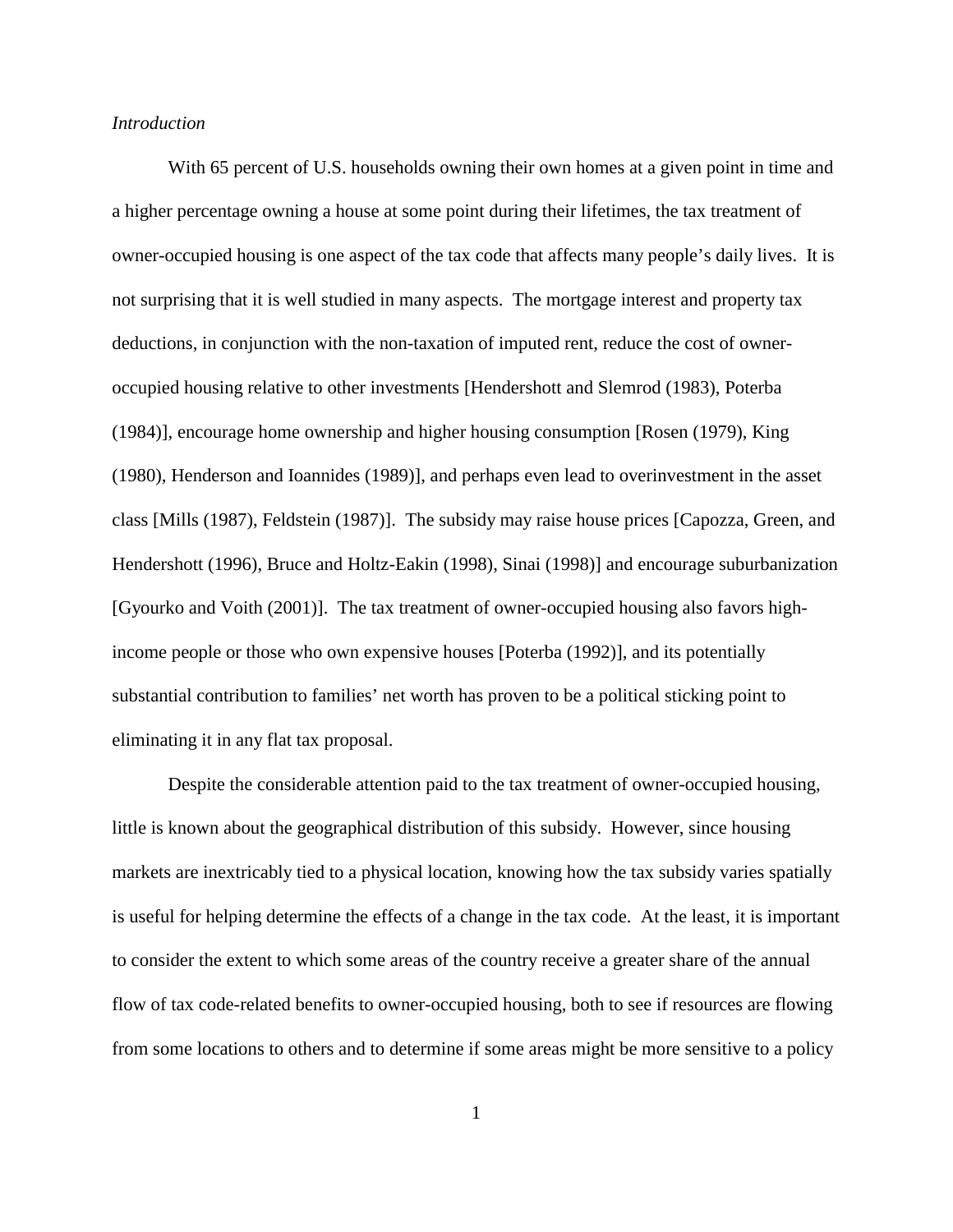change. In addition, the spatial distribution may provide some insight into the political economy of changing that tax provision.

In this paper, we take a first step in answering the larger question of what the economic impact of changing the tax treatment of owner-occupied housing would be by documenting where the tax benefits flow spatially, both within and across states and within and across metropolitan areas. We calculate the value of the tax subsidy to owner-occupied housing as the difference in taxes currently paid by home owners and the taxes they would pay if the tax code treated them like landlords. Unlike the current code, such tax treatment would not provide a preference for investing in one's home relative to other assets.

While our focus is on how much the tax subsidy to owner-occupied housing would decline in some areas relative to others if neutral taxation of owner-occupied housing were introduced, we also discuss the two extremes in terms of the possible ranges and magnitudes of the effect on house prices or user costs of owning. However, we do not measure the redistributive effects of other tax benefits, tax expenditures, or the progressive income tax. While these other aspects of the tax code are certain to redistribute income spatially in ways that may offset or augment the effects of the tax subsidy to home ownership measured here, we believe it is most appropriate to view the effects of each feature of the tax code in isolation. We also do not consider general equilibrium effects associated with the possibility that reducing the subsidy to owner-occupied housing may lead to a decline in house values. This outcome would reduce the tax subsidy to owner-occupied housing further since the opportunity cost of equity would be lower.

Using 1990 Census tract-level data, we estimate the tax subsidy to owner-occupied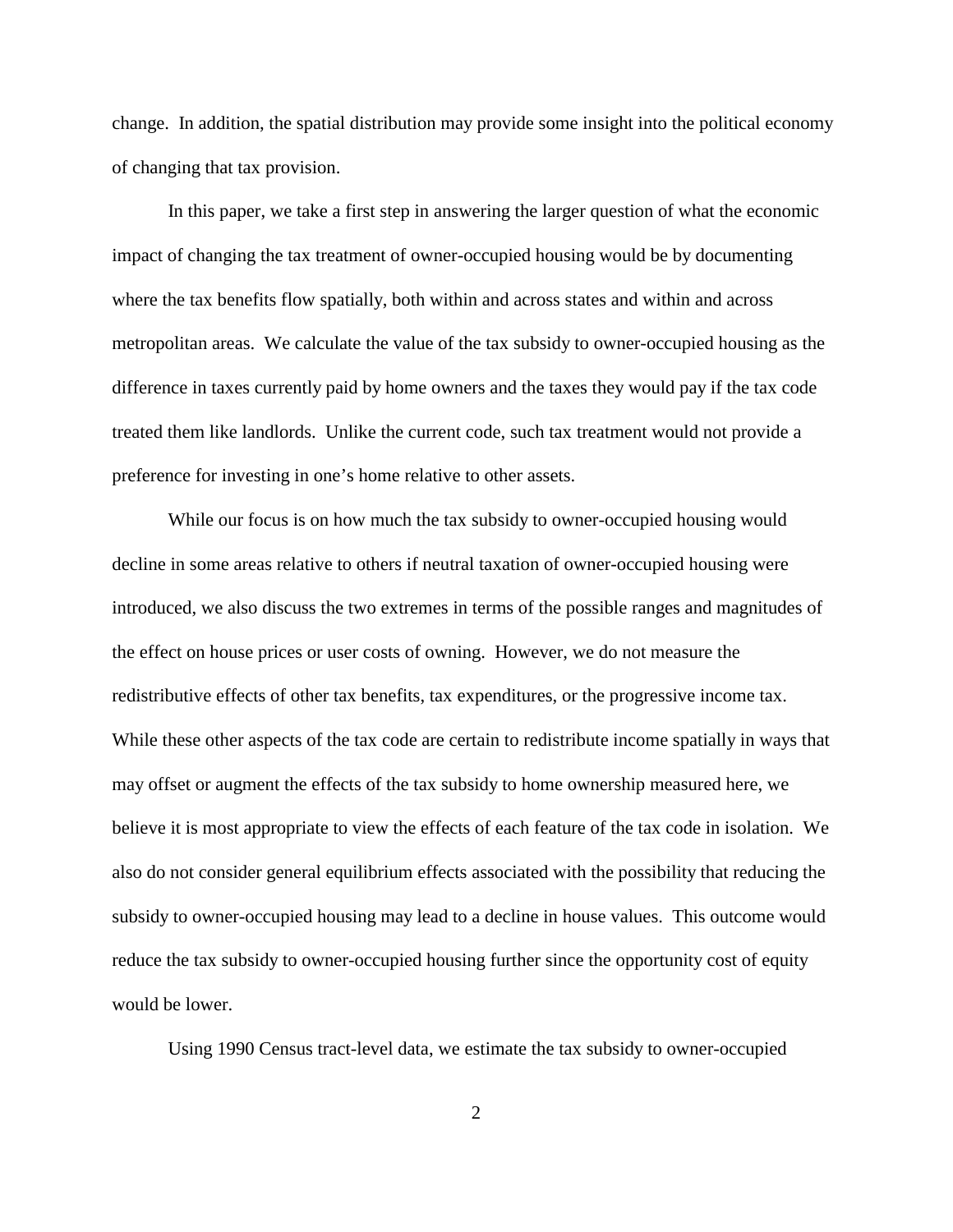housing for the nation as a whole to be quite large, almost \$164 billion in 1989, corresponding to \$2,802 per home owner and \$1,815 per household.

The subsidy is highly skewed spatially. In only 12 cases does a state's share of the aggregate subsidy exceed its share of the nation's owner-occupied housing units. California alone reaps \$41.5 billion, or 25 percent, of the gross benefits under the program while being home to only 10 percent of the owner-occupied units in the country. The program also effectively transfers just over \$18 billion from census tracts in cities to those outside cities.

Across metropolitan areas, only ten percent of them receive more than the national average subsidy per owner-occupier. Most of these areas lie along the California coast and Amtrak's Northeast Corridor running from Washington, DC, to Boston, MA. Even among this small group of areas, benefit flows are highly concentrated. When program costs are accounted for by assuming the program is self-financed via lump sum payments made by each household, we find that owners in just three large Consolidated Metropolitan Statistical Areas (CMSAs) – Los Angeles-Riverside-Orange County, New York-Northern New Jersey, and San Francisco-Oakland-San Jose – receive just over 75 percent of all positive net benefit flows measured at the metropolitan area level.

The spatial distribution of benefits within metropolitan areas can be skewed as well, although this varies considerably across areas. In many metropolitan areas, especially the smaller ones away from the two coasts, benefits tend to be relatively evenly distributed across owners. In contrast, in a number of the larger metropolitan areas, the top quarter of owners receives 70 percent or more of the total subsidy flowing to the area.

The economic implications of these results for any change in the current tax code depend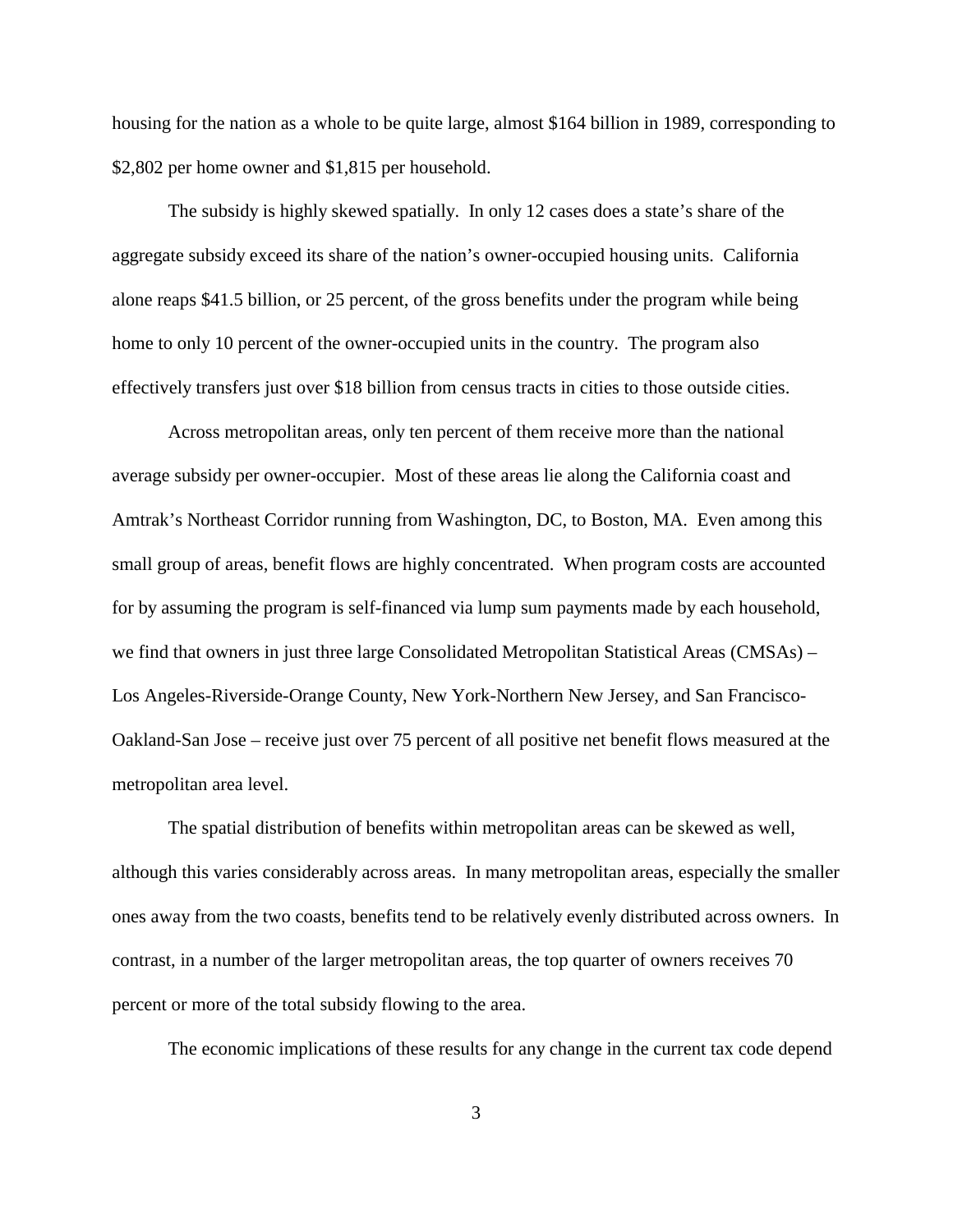upon whether or not the subsidy is capitalized into land prices. If it is fully capitalized, eliminating the subsidy will not affect the user cost of owning, but there would be significant wealth effects for many owners. Back-of-the-envelope calculations suggest that the perpetuity value of the subsidy amounts to about a fifth of property value on average in the United States. While we presume the savings associated with eliminating the subsidy would be redistributed in lump-sum fashion, the net wealth effect still is likely to be significant in many areas. For example, there are twenty metropolitan areas, including many densely populated ones centered around Boston, New York City, Washington, D.C., Los Angeles, and San Francisco, for which the present value of the subsidy flow is greater than 25 percent of house values.

If the elimination of the tax subsidy is not capitalized into land prices, the user cost of ownership must rise. Our calculations suggest that the increase would amount to between 3 and 5 percent of annual household income in about three-quarters of the nation's metropolitan areas. However, in about 10 percent of metropolitan areas, including many in California, Hawaii, and Massachusetts, the rise in user costs would amount to 10 percent of income or more. On the other hand, our analysis indicates that returning the savings from eliminating the subsidy as a lump-sum refundable credit would more than offset the user cost increase in most areas, even assuming households do not reduce their housing consumption in response.

Finally, it is noteworthy that our findings are not simply a reflection of the progressivity of the tax code. One would expect benefits to be skewed towards high income households under a progressive rate structure, and if these households live close to each other that could account for the spatial patterns we identify. However, high income, high tax bracket owners tend to reside in disproportionately valuable homes so that the tax code is interacting with housing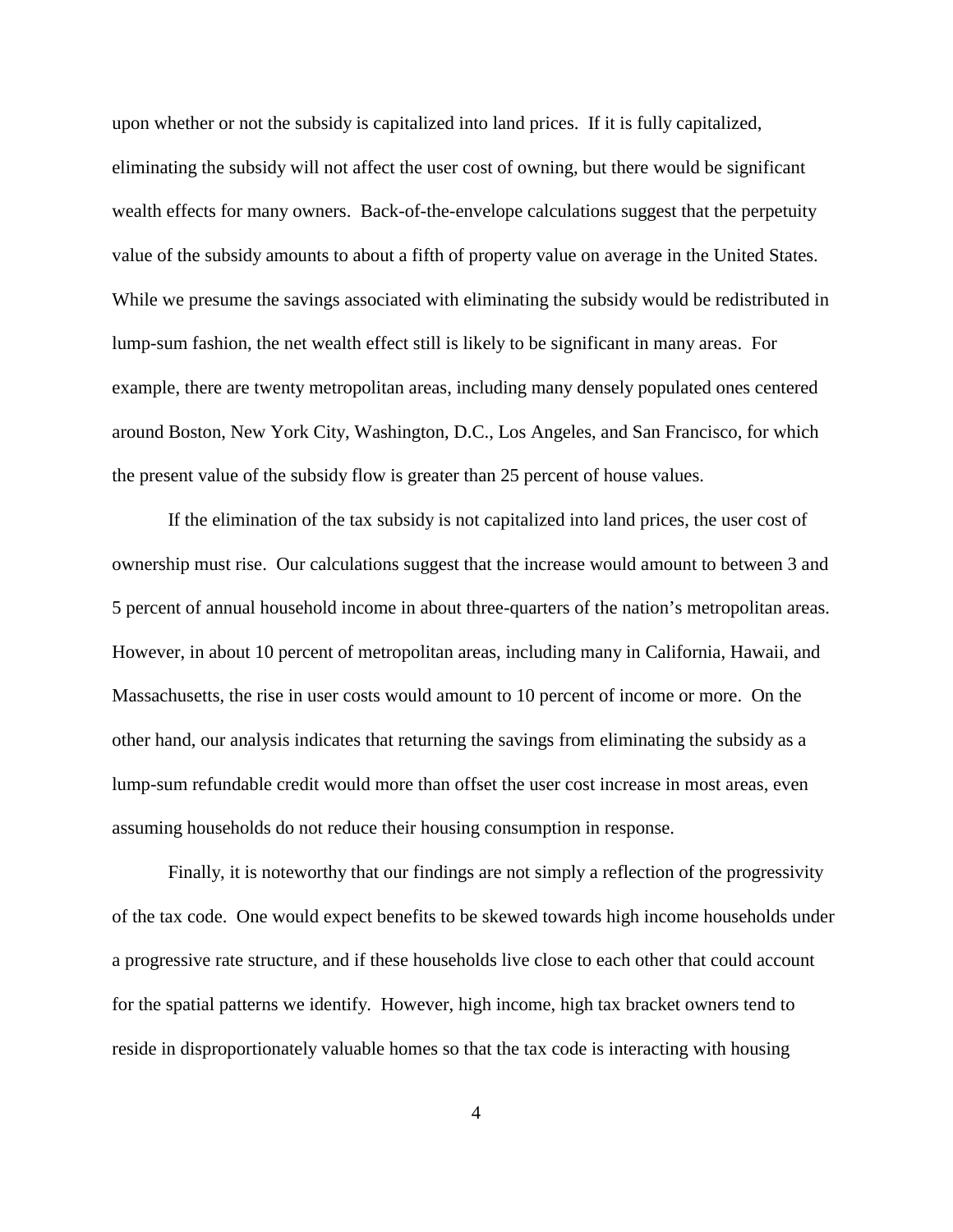consumption to provide an extremely skewed subsidy distribution. Stated differently, while high income owners certainly do pay a large share of taxes, they receive an even larger share of this program's benefit flows.

The remainder of the paper proceeds as follows. In the first section, we describe the tax subsidy to owner-occupied housing and how we measure it. Section two reports our results, beginning with an analysis of how this tax program redistributes income across states and moving through progressively smaller geographies before concluding with a description of the spatial distribution of the tax benefits within some example metropolitan areas. Section three then considers the economic implications of our findings in terms of potential capitalization and/or user cost effects. Section four provides an analysis of the factors generating the spatial effects that we identify. Finally, there is a brief conclusion and summary.

#### *I. Measuring Housing-Related Tax Benefits*

#### Determining the Subsidy Under the Current System

In a perfect housing asset market, the marginal home owner will invest in owner-occupied housing until the point where the annual cost she incurs exactly equals the rent she would have to pay as a tenant in the same property [Hendershott and Slemrod (1983), Poterba (1984)]. That user cost is described in equation (1) and takes into account the fact that implicit rental income is untaxed while mortgage interest and property taxes are deductible for itemizers:

$$
(1) \qquad R_H=(1\text{-}\tau_{ded})\alpha i+(1\text{-}\tau_{ded})\tau_p+(1\text{-}\tau_{int})(1\text{-}\alpha)r+M+\delta\text{-}\Pi^H.
$$

The left-hand side variable,  $R_H$ , is the implicit rent per dollar of housing value the owner pays herself. In equilibrium, it must equal the cost of owner occupancy per dollar of housing value.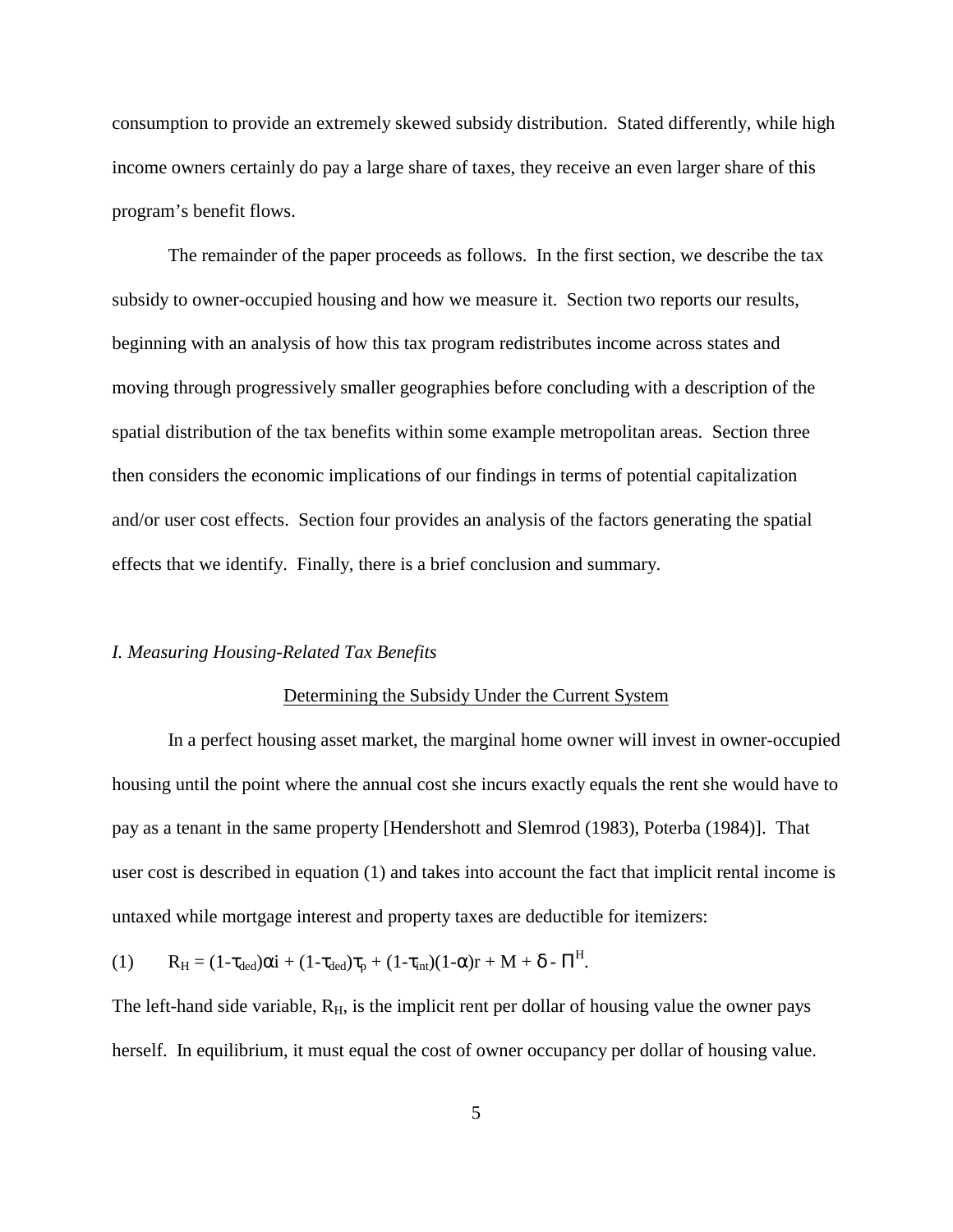These costs include: (a) the after-tax cost of mortgage interest,  $(1-\tau_{\text{ded}})\alpha i$ , where  $\alpha$  is the loan-tovalue ratio on the house, *i* is the mortgage interest rate, and  $\tau_{\text{ded}}$  is the owner-occupier's marginal tax rate which equals her marginal rate (denoted  $\tau_{\text{int}}$ ) if she itemizes and equals zero otherwise; (b) the after-tax cost of property tax payments,  $(1-\tau_{\text{ded}})\tau_p$ , with  $\tau_p$  the effective property tax rate; (c) the after-tax opportunity cost of investing equity in the house rather than in some other investment at rate of return, r; this is given by  $(1-\tau_{int})(1-\alpha)r$  and is a cost to all owners, whether they itemize or not;<sup>1</sup> (d) annual maintenance costs per unit of housing which are given by M; (e) the cost of true economic depreciation per unit of house which is assumed to occur at rate  $\delta$ ; and (f) any annual appreciation in the house value,  $\Pi^H$ , which reduces the carry cost.<sup>2</sup>

The components of the subsidy to owner-occupied housing can be highlighted by comparing the current tax treatment to that under a different tax code which does not favor owner-occupied housing. Treating the home owner like a landlord, for example, taxes the house like any other asset. Since the home owner essentially rents her house to herself for  $R_H$ , neutral tax treatment would require taxing the implicit rental income on one's home. If treated like landlords, owner occupiers also would be able to deduct maintenance expenses and depreciation in addition to the mortgage interest and local property taxes presently allowed. Making these adjustments (and assuming accrual taxation on capital gains for clarity of exposition) would yield

<sup>&</sup>lt;u>1</u>  $1$ This notation assumes that the opportunity cost of tying up equity in a house is foregoing taxable returns. If the home owner were to invest in a tax-exempt asset instead, we assume the return would be  $(1-\theta)r$  rather than r, yielding the same after-tax return. To the extent that the home owner has a lower tax rate than the marginal investor in municipal bonds, her opportunity cost of equity would be less than  $(1-\theta)r$ .

 $2$ This specification treats capital gains on housing as untaxed and realized every year. Given that there now is a \$250,000 capital gains exclusion (\$500,000 for married couples filing jointly) that can be applied every other year, this is not unrealistic. Even in 1989, the assumption of no capital gains taxation on housing was valid for the vast majority of households.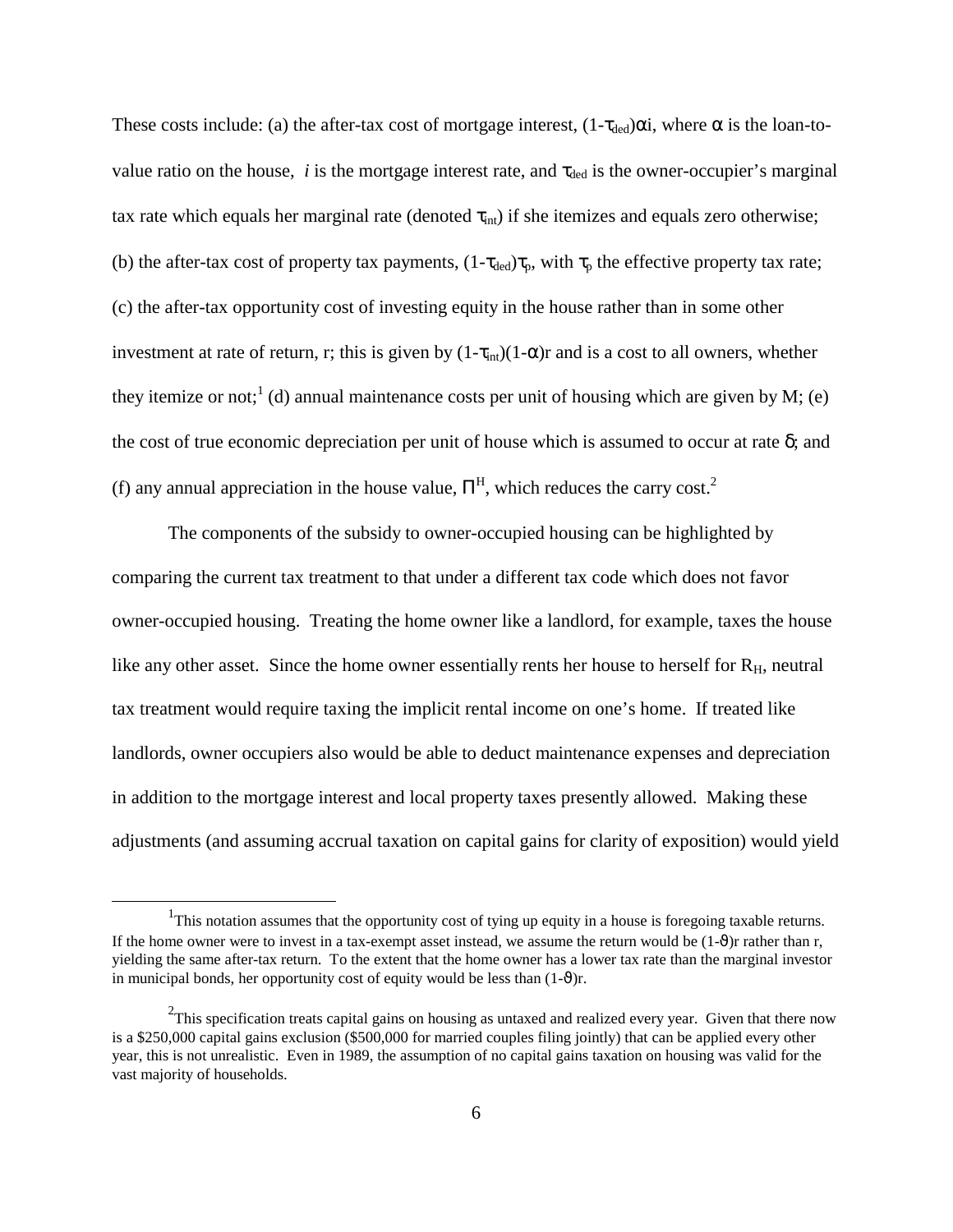a different perfectly competitive equilibrium rent given in equation (2):

$$
(2) \qquad R_H^{\prime} = (1-\tau)\alpha i + (1-\tau)\tau_p + (1-\tau)(1-\alpha)r + \tau \ R_H^{\prime} + (1-\tau)M + (1-\tau)\delta - (1-\tau)\Pi^H.
$$

where  $\tau R_H'$  is the tax due on imputed rent. Grouping the  $R_H'$  terms and dividing both sides by  $(1-\tau)$ , we obtain:

(3) 
$$
R_H' = \alpha i + \tau_p + (1-\alpha)r + M + \delta \cdot \Pi^H.
$$

 Comparing equations (1) and (2) demonstrates that three factors determine the differences in the user costs under the two tax systems. User costs of owning would be higher by the value of the untaxed imputed rent if tax neutrality were imposed, but the difference would be reduced by the values of the maintenance and depreciation deductions. More formally, the difference in user costs under the two tax regimes,  $R_H'$ -  $R_H$ , represents the subsidy to owner occupancy under the current code and is captured in equation (4):

(4) 
$$
R_H - R_H = \tau_{\text{ded}} \alpha i + \tau_{\text{ded}} (\tau_p) + \tau_{\text{int}} (1 - \alpha) r.
$$

This equation measures the change in user costs, or implicit rent for owner-occupiers, that would result if the current tax system were modified so that one dollar of investment in owner-occupied housing was not favored over other assets.<sup>3</sup> This is the tax subsidy to owner-occupied housing and it can be decomposed into three factors: (a) the tax value of home mortgage interest deductions ( $\tau_{\text{ded}}*\alpha^*i$ ); (b) the tax value of local property tax deductions ( $\tau_{\text{ded}}*\tau_p$ ); and (c) the tax that would have been paid on the equity invested in the home had it been invested elsewhere

 $\frac{1}{3}$ <sup>3</sup>We have conveniently abstracted from *how many* housing dollars on which a home owning family receives a subsidy. A change in the tax treatment of owner-occupied housing might affect house values. Since we measure the subsidy on a per dollar basis, we exclude the possibility that there is a second order effect through changes in house prices. This is done for two reasons. First, as noted in the Introduction, determining exactly how a change in the subsidy would be capitalized into house values is beyond the scope of this paper. Second, any change in house price would only increase the magnitudes of our estimates. For example, if the benefit to owner-occupied housing were reduced, house prices might also fall, further decreasing the subsidy.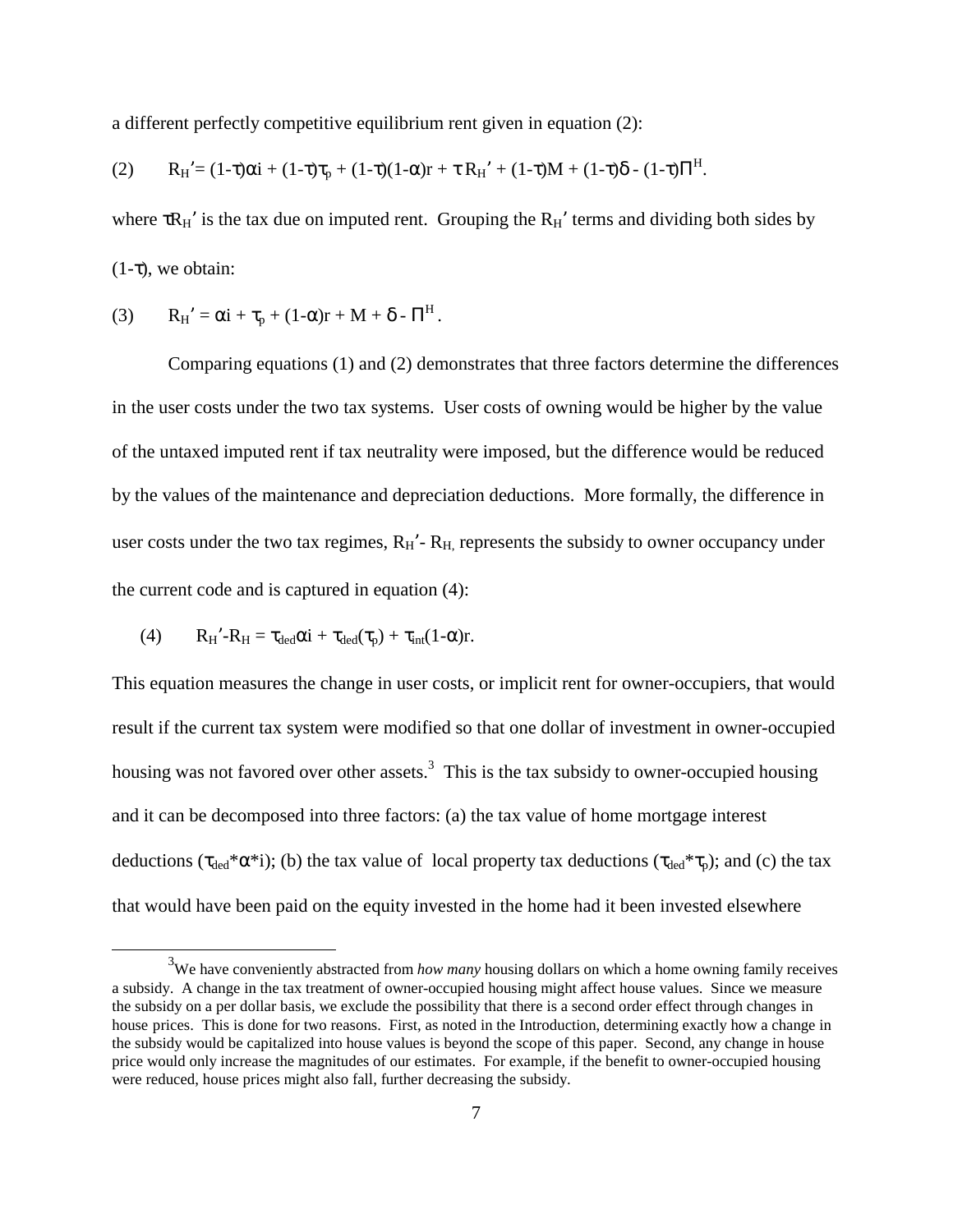$(\tau_{int}*(1-\alpha)*r)$ . By estimating these components, we can determine the total subsidy to owneroccupied housing under the current tax code.<sup>4</sup>

#### Data and Estimation Strategy

 Census tract level information in the STF3 files of the 1990 decennial census for all fifty states plus the District of Columbia are our primary data. We use census data rather than tax return data because the census reports geocodes down to the tract level while we can only obtain state identifiers with the tax data. Tract codes enable us not only to identify center city versus suburban areas, but to identify specific communities in the suburbs. The added location detail is critical when examining finer spatial distributions within an individual metropolitan area. And, the census data report most of the crucial elements – including the distributions of house value and family income, along with certain demographics – needed to compute reasonably accurate estimates of the tax benefit.<sup>5</sup>

We start by computing the distribution of household income among home owners at the tract level.<sup>6</sup> For each tract, we divide the household income distribution into deciles and assign

 <sup>4</sup> <sup>4</sup>We do not intend to imply that the mortgage interest or local property tax deductions themselves create subsidies to owner occupiers. The subsidy arises from the non-taxation of imputed rent in conjunction with those deductions. However, mathematically the subsidy can be represented by the three terms in equation (4).

<sup>5</sup> Another possible data source is the *American Housing Survey* (AHS). Unlike the Census tract-level data, the AHS reports income and house value for individual houses. Unfortunately, the national files of the AHS do not contain state-level identifiers and the metropolitan area files only label central city status, making the *Survey* a poor choice for our application.

<sup>&</sup>lt;sup>6</sup>All tax benefit figures reported in this paper are based on tract-level data that aggregates household income across its various sources. Tract-level data also are available on seven components of income (wages and salary, interest and dividends, social security, public assistance, farm and non-farm self employment income, retirement income, and "other"). Experimentation showed that our estimates of the value of tax benefits are not sensitive to whether aggregate or disaggregate income data are employed. In both series, capital gains information is missing. Hence, the data almost certainly under report income at the upper end of the distribution. We do not believe this is an especially serious problem for 1989 because the top tax bracket is reached before one gets too far up the income distribution. Thus, we probably do not underestimate the tax bracket of most of the households for which income is most likely under-reported.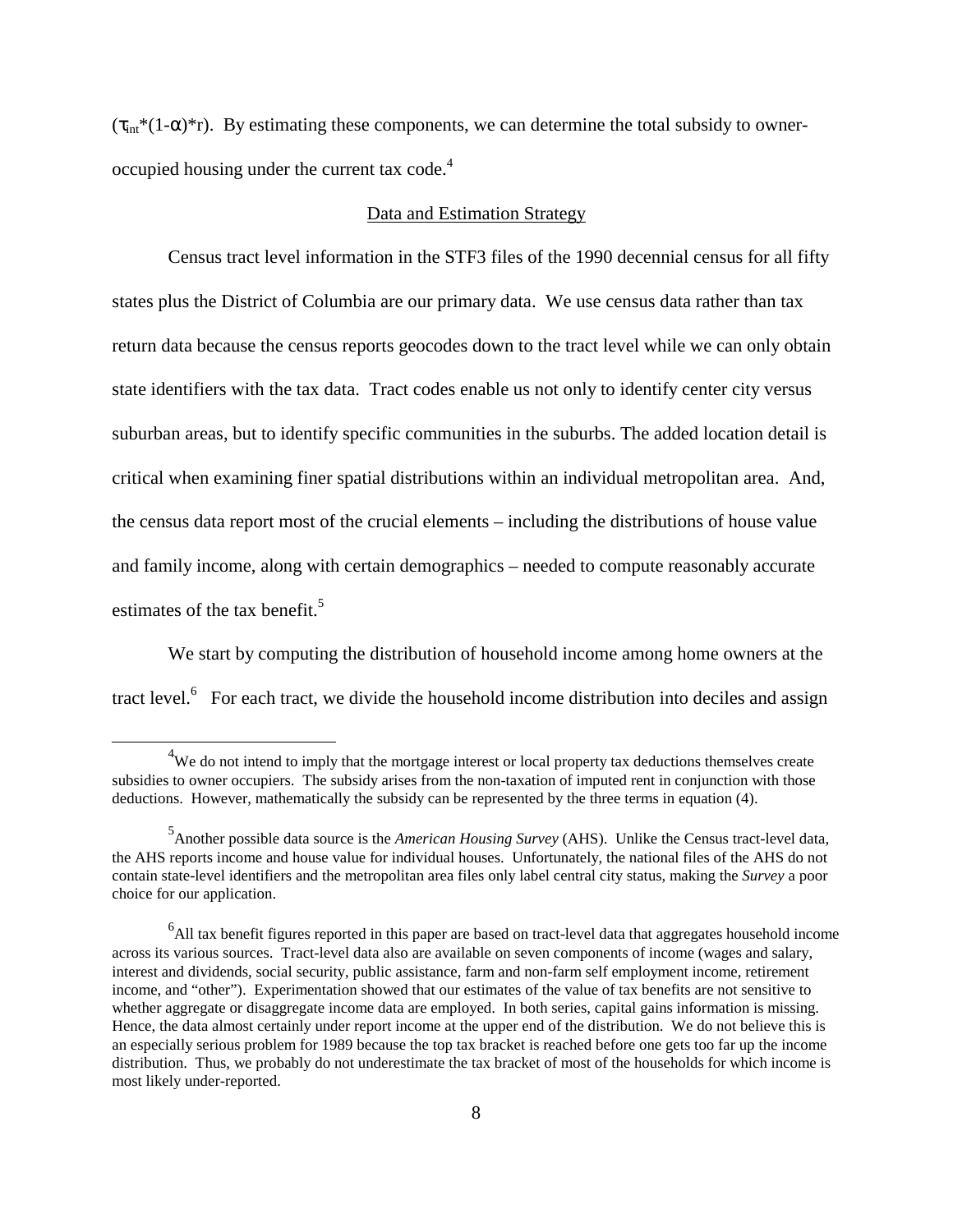the median income for each decile to all the households in that category. Thus, the lowestincome one-tenth of the households are assumed to have an income equal to that of the fifth percentile for the tract, the next lowest-income tenth of the households are assigned an income equal to that of the  $15<sup>th</sup>$  percentile for the tract, and so forth.

We then map tract-level information on the distribution of house values to incomes by assigning to households in each decile of the income distribution the value corresponding to the same decile of the house value distribution. For example, we assume that the household in the  $5<sup>th</sup>$  percentile of the income distribution for the tract also owns the home in the  $5<sup>th</sup>$  percentile of the housing price distribution for the same tract.<sup>7</sup>

We begin estimating the components of equation (4) with each tract-decile's weighted average value of the mortgage interest deduction, computing the tax value as the difference in tax bills with and without it. The mortgage interest deduction itself is defined as  $P_H^* \alpha^*$ i. Leverage ratios, α, were allowed to vary by age based on data computed from the 1989 *Survey of Consumer Finances* (*SCF*). A weighted average leverage for each tract was computed based on the tract's age distribution.<sup>8</sup> The mortgage interest rate,  $i$ , was calculated by taking an average

 <sup>7</sup>  $7$ This matching process presumes that owners and renters in a tract have identical income distributions. Fortunately, our results are robust to alternative assumptions. For example, if we assume an extreme case in which all the owners in a tract have a higher income than any of the renters, and houses are matched to owners so that the highest income owner owns the highest value house, the next highest income owner occupies the next highest valued house, and so forth, none of our spatial results at the national, state, or metropolitan levels change in a material way. The spatial distributions are only slightly more skewed than those reported below in the text, though in this case, the estimated aggregate subsidy is about 25 percent higher. This latter result is to be expected given that in this matching scheme owners always have the highest tax rates in each tract since they have the highest incomes.

 ${}^{8}$ Loan-to-value ratios by age are as follows: 20-24 year olds – 53.6 percent; 25-29 year olds – 70.2 percent; 30-34 year olds – 66.1 percent; 35-39 year olds – 54.7 percent; 40-44 year olds – 48.9 percent; 45-49 year olds – 41.5 percent; 50-54 year olds – 31.0 percent; 55-59 year olds – 24.0 percent; 60-64 year olds – 20.4 percent; 65-69 year olds  $-10.3$  percent;  $70-74$  year olds  $-10.3$  percent; and  $75+$  year olds  $-2.4$  percent. In addition, our findings are not sensitive to assuming 35 percent leverage, the national average in 1989 according to *American Housing Survey* data, for all tracts.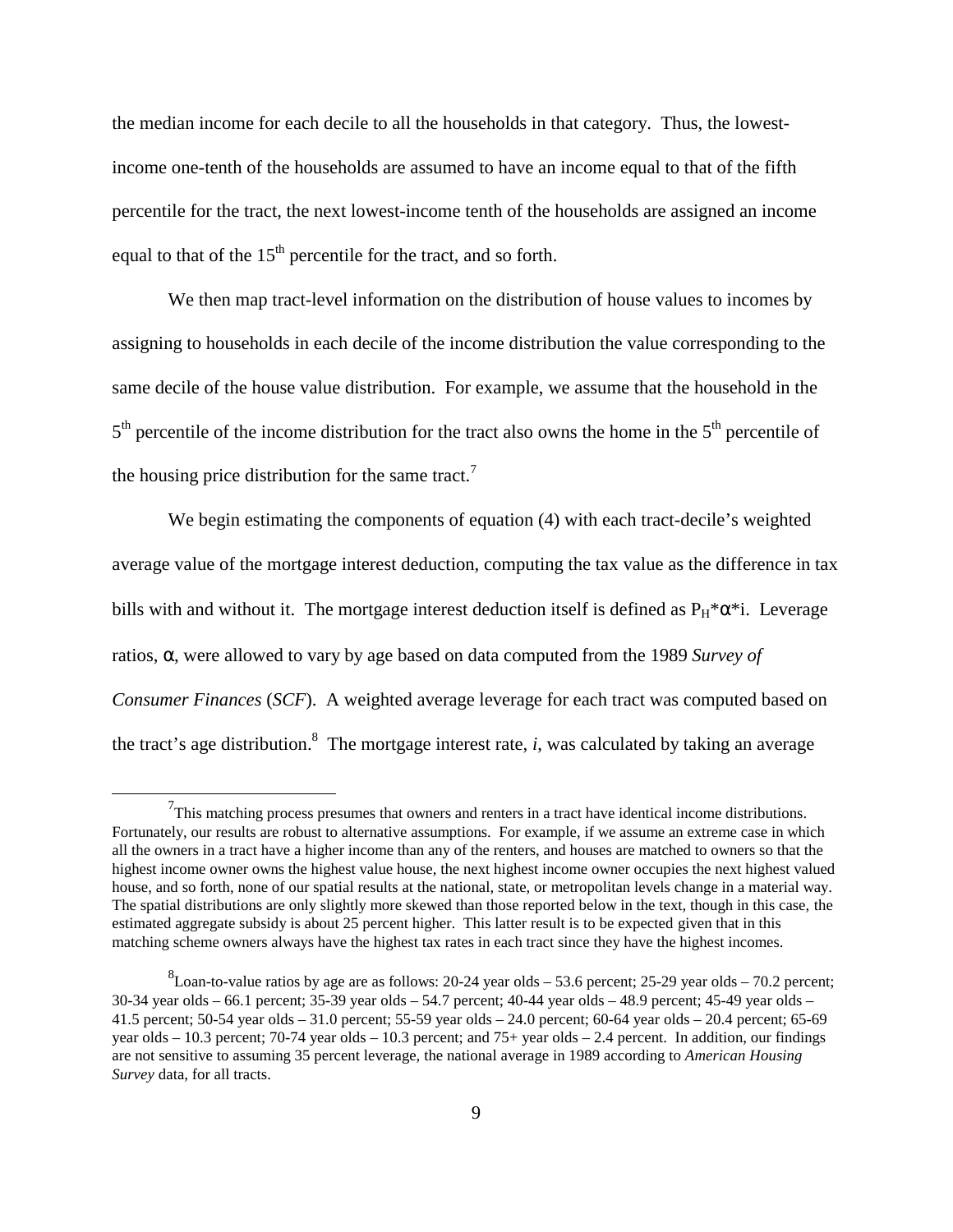from the 1989 *SCF*, and that rate was equal to 9.84 percent.

The tax value of the mortgage interest deduction can differ from mortgage interest paid times the marginal tax rate for three reasons. First, only families that itemize on their tax returns receive any benefit on the margin from the deductibility of mortgage interest. Also, only the excess of the mortgage interest deduction plus other itemized deductions over the standard deduction has value for a taxpayer. Therefore, we would only multiply the portion of mortgage interest in excess of the standard deduction (after itemizing all other non-housing related deductions first) by the tax rate. Additionally, since the tax schedule is nonlinear, taking the mortgage interest deduction may lower the taxpayer's marginal and average tax rates.

The actual value of the tax benefits also depends on certain demographic data that are likely to affect the number of exemptions and the overall amount of deductions. Tract level data that are available include the distribution of whether households are single, married, or single with children; the percentage of households with children; and the percentage of households over 65 years of age.

Unfortunately, the census data lack information on most non-housing categories of potential tax deductions. We compute mortgage interest, state, and property tax deductions, but we do not observe medical expenses, charitable giving, deductible interest (other than for a home mortgage), and several other miscellaneous categories. Charitable giving alone accounted for \$55 billion of the \$432 billion of total itemized deductions reported on tax returns in 1989, placing it behind only mortgage interest (\$169 billion) and state and local taxes (\$81 billion). Thus, these omissions potentially are severe.

Two counterbalancing problems arise from underestimating possible deductions. First,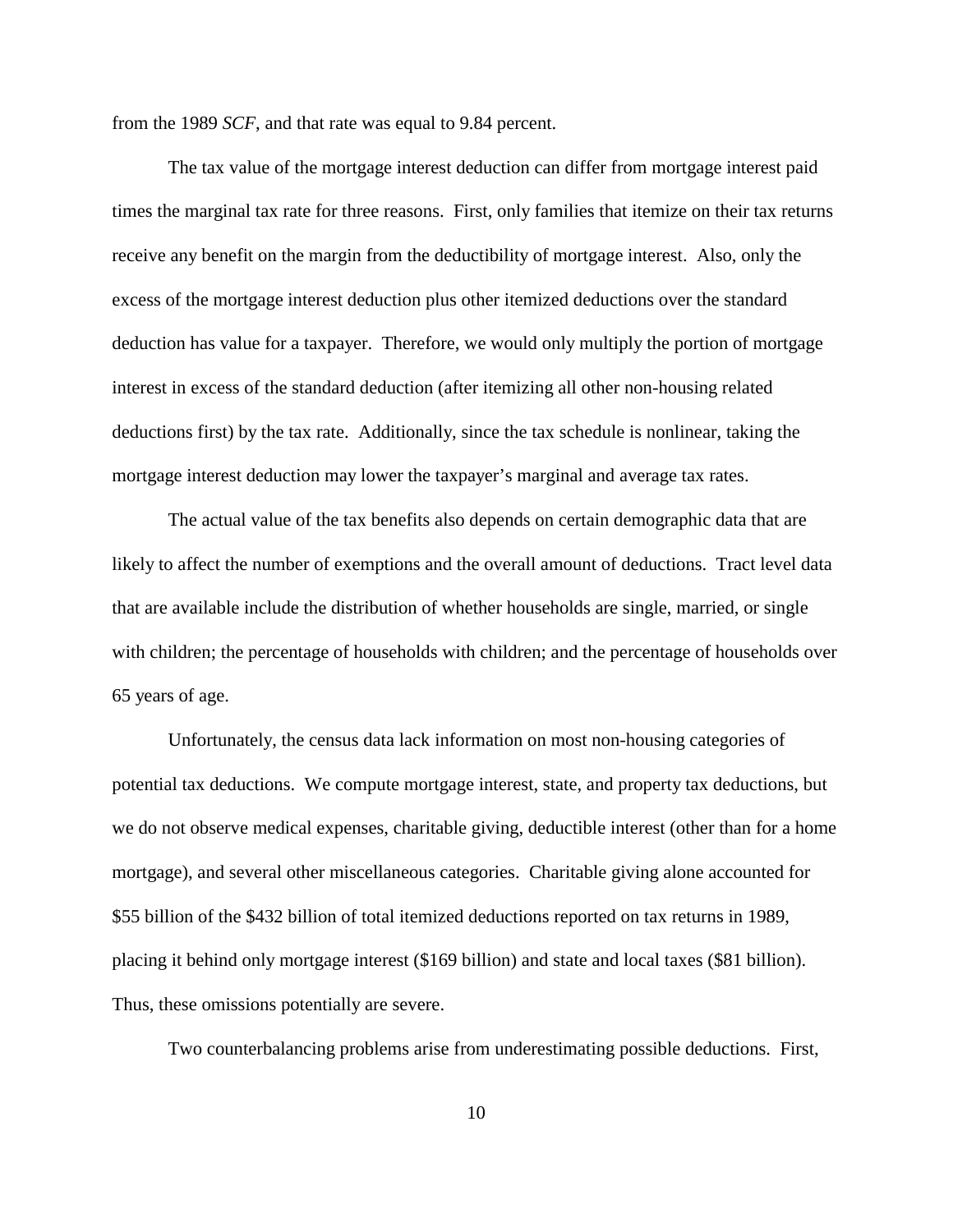we would be more likely to incorrectly assume the family does not itemize. This error would cause us to underestimate the tax value of the mortgage interest and property tax deductions since less would be deducted at the margin. On the other hand, undercounting deductions for itemizers could increase the tax value we do measure since the remaining deductions are applied against higher marginal tax rates.

Consequently, we impute missing tax deductions to our census data based on data from the Department of the Treasury's *Statistics of Income* (*SOI*) public use tax micro sample. A modified Heckman-style sample selection model is employed to correct for the selective observing of deductions only by itemizers, with the details reported in the appendix.<sup>9</sup> Following this imputation, federal and state tax rates and implied tax benefit amounts are computed using the National Bureau of Economic Research's (NBER) TaxSim program.

The second component of equation (4) involves the value of the deduction of local property taxes. Property tax payments themselves are defined as  $P_H * \tau_p$ , where  $\tau_p$  is the average effective property tax rate. This is allowed to vary by state using data from the Advisory Commission on Intergovernmental Relations (ACIR  $(1987)$ ).<sup>10</sup> The tax value of the deduction associated with these tax payments then is computed the same way as for the mortgage interest deduction.

 <sup>9</sup>  $<sup>9</sup>$ The imputation results indicate that underestimation of deductions and therefore underestimation of</sup> itemizers was the biggest problem associated with sample selection. This turns out to be important because the underestimation of itemizers was not random across space. In high house value and high income tax states such as California, not observing non-housing deductions only infrequently caused us to miscategorize an owner family as a non-itemizer. Home mortgage interest, local property taxes, and state income taxes generally were sufficient to make California residents itemizers. This was not the case in many states with lower house values and lower state taxes. Hence, the imputation has an important effect on the measured spatial distribution of program benefits.

<sup>10</sup> The ACIR did not report state-by-state breakdowns for 1989, so we use the 1987 data. We have also experimented with assuming a 1 percent and 1.5 percent national average effective rate. Our findings are not sensitive to these changes.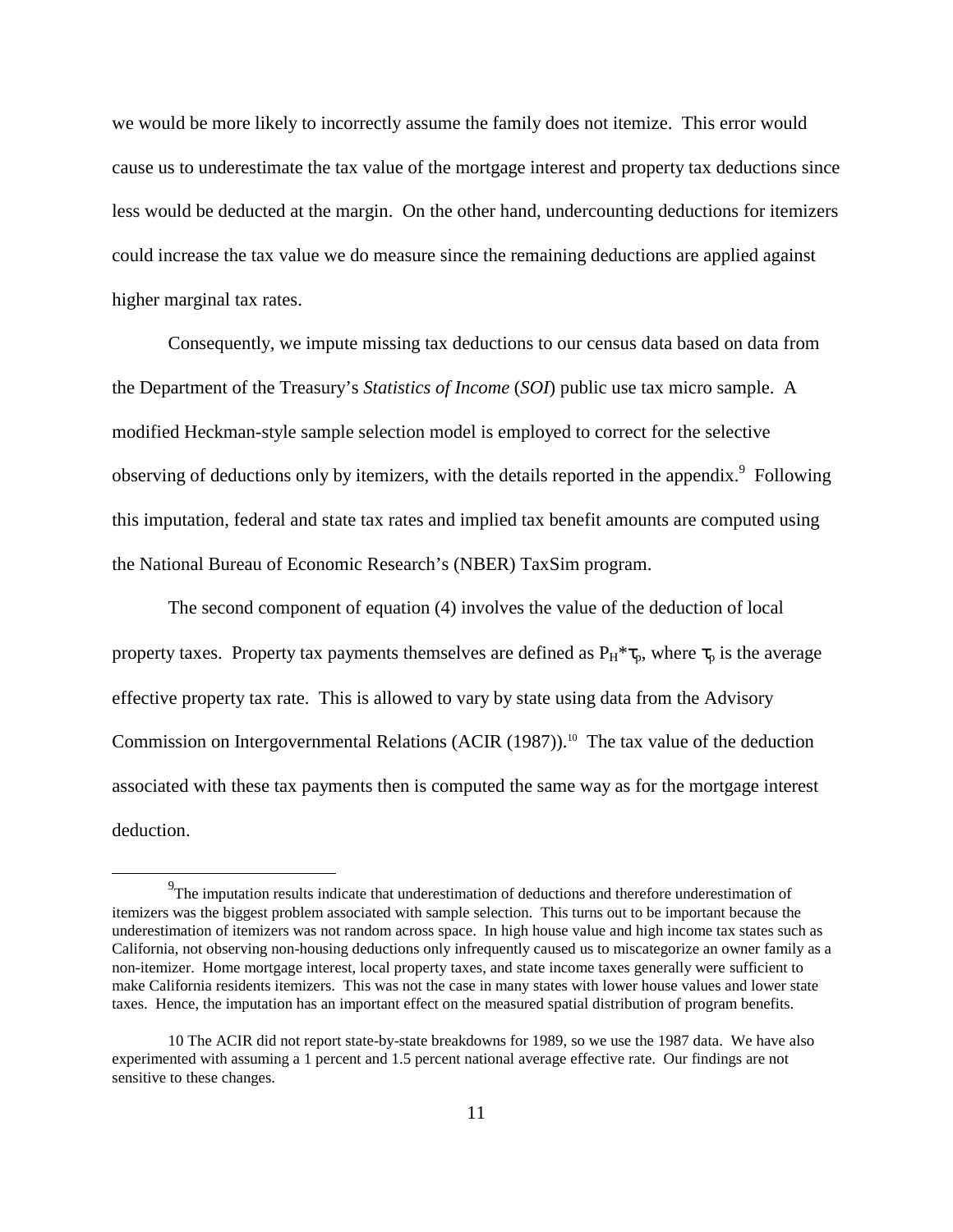The last component in equation (4) arises from the fact that the government does not tax as income the implicit return on equity an owner invests in the home. Precisely what home owners would have done with their money had they not purchased a home cannot be known with certainty, of course. We assume that for most owners the alternative is a relatively safe investment with a duration similar to mortgages. Consequently, we use the 8.71 percent yield on seven year Treasuries in 1989 to represent the foregone interest that could have been earned on home equity.<sup>11</sup>

The value of the non-taxation of the return on equity invested in housing is computed in two steps. First, we calculate the opportunity cost of the equity in one's home, or  $P_H^*(1-\alpha)^*r$ , where r is the 8.71 percent Treasury yield. We then calculate the difference in tax liabilities between the cases in which the family invested the home equity in taxable form and in which they held untaxed housing. This approach accounts for the possibility that a family might move into a higher marginal tax bracket if the return on its housing equity was taxed.

The procedure for estimating equation (4) is represented graphically in Figure 1 which shows a tax schedule with three marginal tax brackets. A home-owning family with no housingrelated deductions would have a taxable income (TI) of  $Y_1$ . However, if they were not owners, they may have invested their housing equity in a vehicle that yielded a taxable return which would raise their TI to  $Y_2$ . Thus,  $Y_2$  is the counterfactual TI for a home-owning family if it were to stop being an owner. Starting with that TI, we can compute the tax value of each of the three aforementioned deductions. With an taxable income of  $Y_2$ , this hypothetical family would have

 $\overline{a}$ 

 $11$ One extreme would be to assume that the equity portion of the house value would have been put under the home owner's mattress, earning a zero nominal return. In that case, user costs are lower under the current tax code only because of the value associated with mortgage interest and local property tax deductions.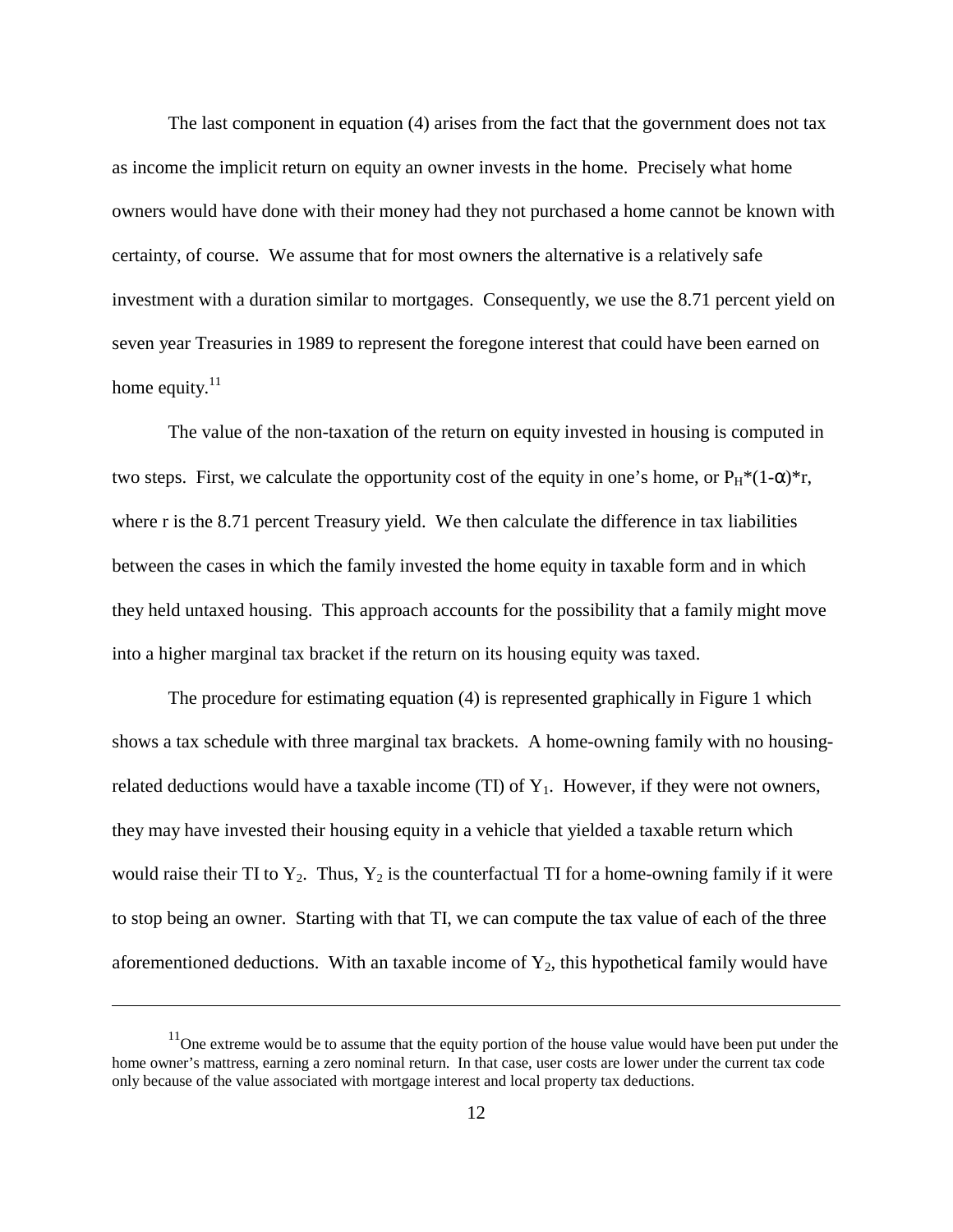a tax liability of  $T_1$ . Assume that claiming the home mortgage interest deduction (HMI) would lower TI to  $Y_2$ -HMI (presuming for simplicity that all of HMI was above the standard deduction) and the tax liability to  $T_2$ . Therefore, the tax savings for this family from the mortgage interest deduction is  $T_1$ - $T_2$ .

Although in this example the mortgage interest deduction does not move the family into a lower tax bracket, the property tax deduction does. Beginning with TI equal to  $Y_2$ -HMI, we can compute the tax savings from the property tax deduction as the tax bill with only the mortgage interest deduction,  $T_2$ , minus the tax bill with both the mortgage interest and property tax deductions,  $T_3$ . In this case,  $T_2$  and  $T_3$  span a kink in the tax schedule, but still account for the fact that the average tax rate is less than the marginal tax rate at  $Y_2$ -HMI.

Finally, we compute the value of the non-taxation of the return on housing equity. Because the return on housing equity is not included in TI, taxable income is measured at  $Y_1$ instead of the greater amount  $Y_2$ . The tax value of not including that income is measured as the change in tax between  $T_3$  (the tax bill corresponding to an TI of Y<sub>2</sub>-HMI-T<sub>p</sub>) and T<sub>4</sub> (the tax bill corresponding to an TI of  $Y_1$ -HMI-T<sub>p</sub>). If there is no opportunity cost for the housing equity,  $Y_1 = Y_2$  and the tax savings is zero.

It is apparent from Figure 1 that the order in which the deductions are taken matters when the tax schedule is not linear. For example,  $T_1 - T_2 > T_3 - T_4$ , even though HMI <  $Y_1 - Y_2$ . After adding back the implicit return on housing equity, we compute the deductions in the following order: (a) tax savings from the mortgage interest deduction; (b) the tax savings associated with the property tax deduction; and (c) the savings from the return on housing equity being untaxed. We have repeated the estimation using all six possible sequences in which the deductions can be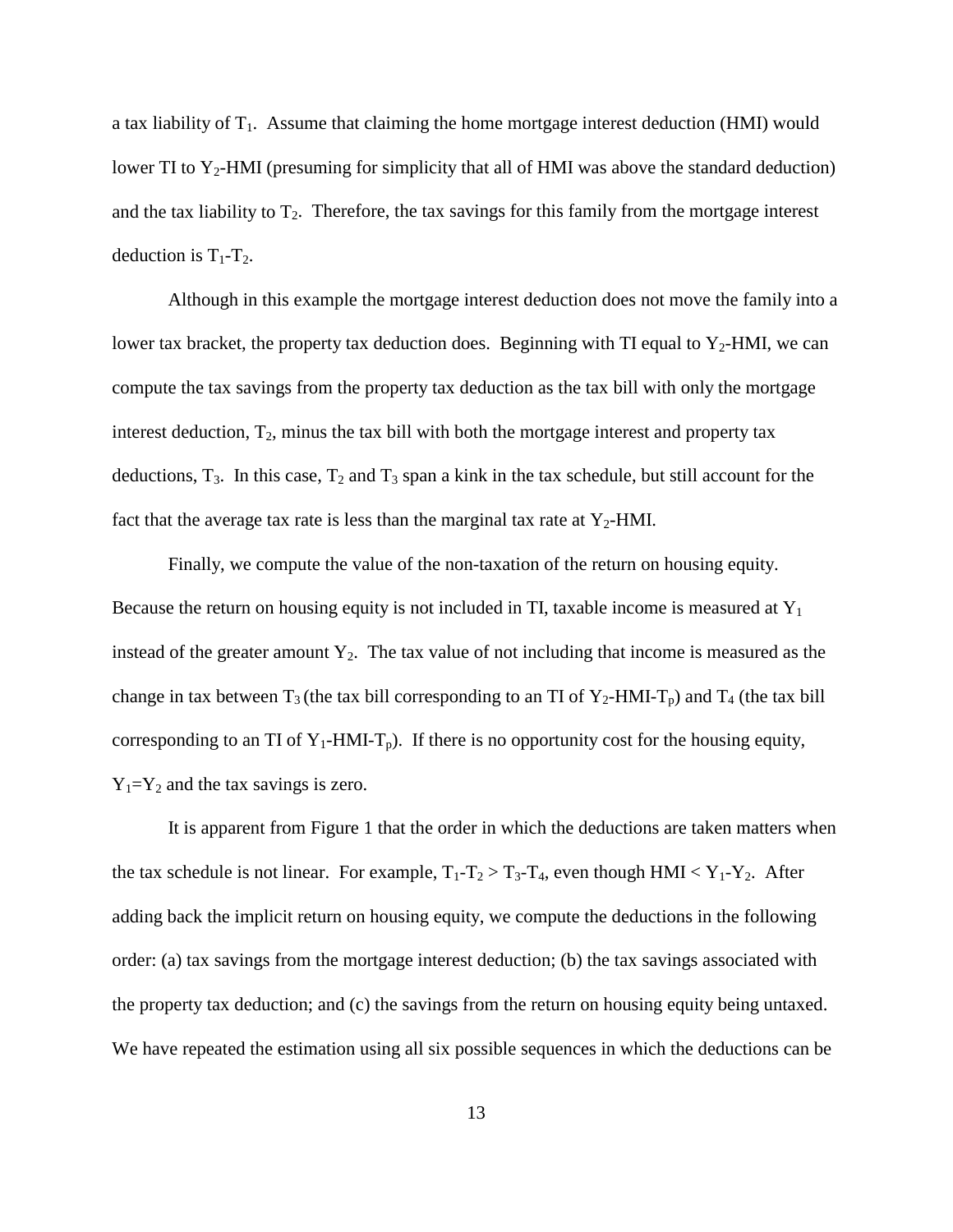taken. While the relative magnitudes of the categories do change, the differences are minor.

## *II. Results*

## Summary Statistics

There were 90.2 million households in the nation in 1989, with over 61 million residing outside of central cities.<sup>12</sup> The propensity to own is high, with 58.4 million or 64 percent of all households being owner-occupiers – 71 percent of those living outside of central cities and 50 percent of households living inside of central cities.

The value of tax benefits to owner occupiers is great. Table 1 reports aggregate, per owner-occupied housing unit, and per household values of the aggregate tax benefit for the U.S. The gross value to owners of all housing-related tax benefits for the country in 1989 was nearly \$164 billion (top panel). Of this total, 62 percent derives from the untaxed return on home equity. Nearly \$43 billion, or 26 percent of total tax benefits, is due to mortgage interest.<sup>13</sup> This fraction is lower than the approximately 35 percent of total house value that is debt financed because not all available mortgage interest deductions are in excess of the standard deduction. The remaining \$20 billion in housing-related tax benefits is generated from the deduction of local property taxes.

Gross program benefits per owner-occupied housing unit are \$2,802 (middle panel). This

 $12$ This calculation is made based on central city designations of the Office of Management and Budget.

<sup>&</sup>lt;sup>13</sup>Our \$43 billion estimate of the value of mortgage interest deductions overstates the value based on computations using the SOI by about \$6 billion. One reason is that the SOI calculation will underestimate the true subsidy value since it does not add back foregone equity as income. In addition, we suspect that some of the discrepancy is due to the fact that our deduction imputation procedure does not take account of the possibility that taxpayers who itemize tend to have deductions in multiple categories. Hence, we probably underestimate the total amount of deductions and therefore apply a higher tax rate to housing deductions than we do with the SOI, where we observe each taxpayer's actual deductions.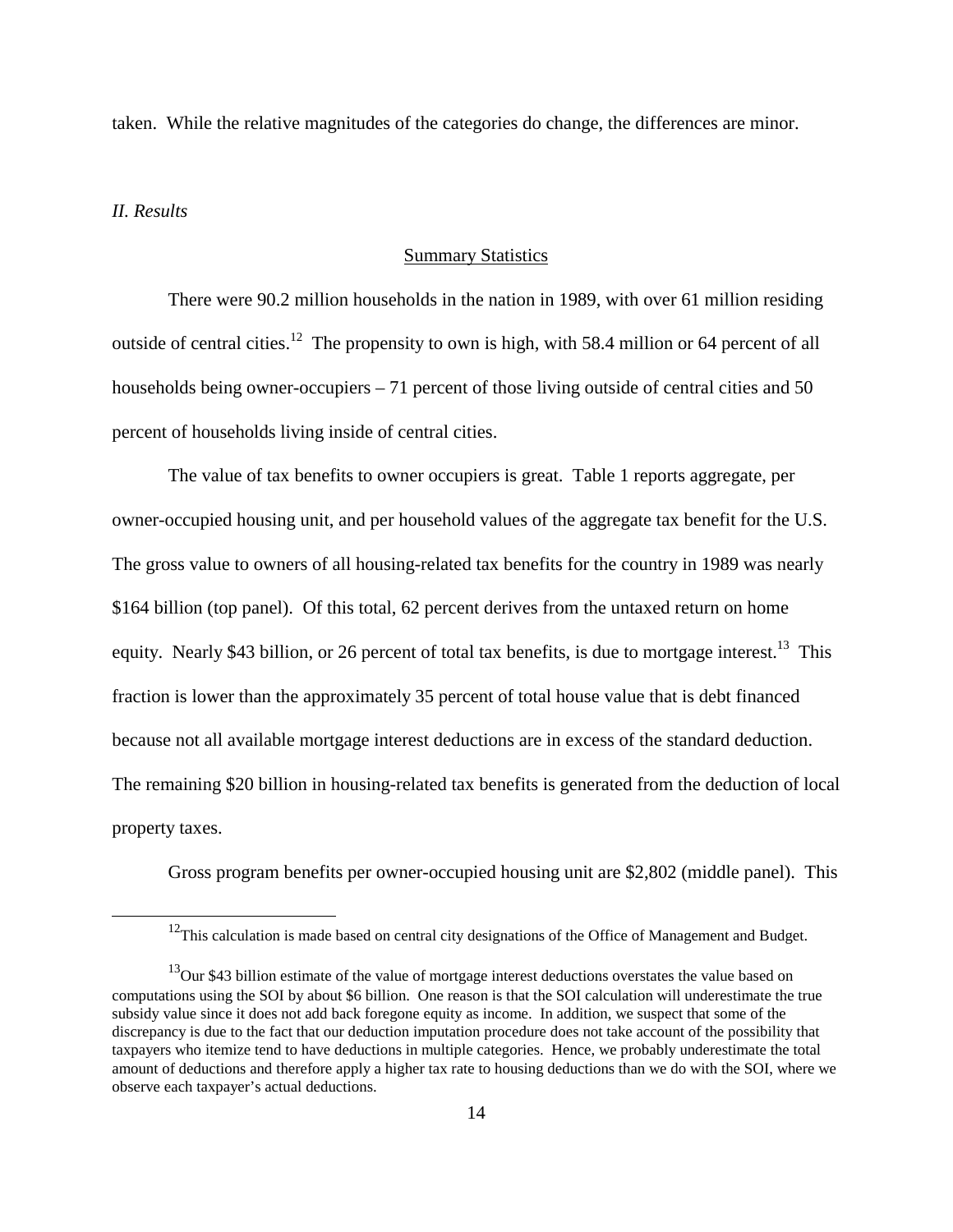figure results from dividing the \$163.8 billion in aggregate benefits by the 58.4 million owned units nationally. The \$1,815 in tax benefits per household represents the cost per household needed to fund the program if it were self-financed. Under that assumption, net benefits to owners on average are only \$987 (\$2,802-\$1,815). Renters suffer a net outflow in the amount of the \$1,815 mean program cost since their tax treatment is the same under the current code and one that taxes owner-occupiers like landlords.<sup>14</sup>

Incorporating program costs into the analysis further permits us to compute at the national level the extent to which the program allocates resources to tracts in central cities versus those in outlying areas. For ease of exposition, we refer to any census tract not in a central city as being in the suburbs.15 Differences in subsidy flows between city and suburban tracts are measured using the variable we term the Suburban-City Benefit Gap (SCGAP). This is computed as follows for each census tract:

# SCGAP = (Aggregate Suburban Tax Benefit Value-Aggregate City Tax Benefit Value) - (\$1,815 \* [Suburban Households-City Households])

This is the difference in the value of aggregate tax benefits realized in each area, adjusted for the average program cost that each household is presumed to pay on a lump sum basis. Overall, the

<sup>&</sup>lt;sup>14</sup>One might argue that the current code subsidizes renters because landlords are able to deduct various expenses and competition may force them to pass along some of the tax code-related benefit to their tenants. However, comparing the current tax system to our neutral one nets out any subsidy to renters. Since the taxation of landlords is unchanged across the two tax systems, eliminating the subsidy for owner-occupiers will not affect renters, other than by saving them the \$1,815 mean program cost. The current code would subsidize renters if landlords are allowed to depreciate income properties for tax purposes faster than true economic depreciation – and if that were passed along to renters in the form of lower rent. However, taxing owner-occupiers like landlords would not change the depreciation schedule and, therefore, would not affect the subsidy to renters. We would overestimate the loss to *owner-occupiers* of "eliminating" their subsidy since it would be replaced by another one – accelerated depreciation. However, while one could argue that the statutory depreciable life in 1981 (of 15 years) was shorter than true economic depreciation, the situation post-1986 is more akin to one in which economic depreciation is not very different from statutory depreciation.

<sup>&</sup>lt;sup>15</sup>We have performed the analysis restricting the data to tracts in metropolitan areas so as to cut down on the number of truly rural observations. None of our findings are materially affected by this change in sample.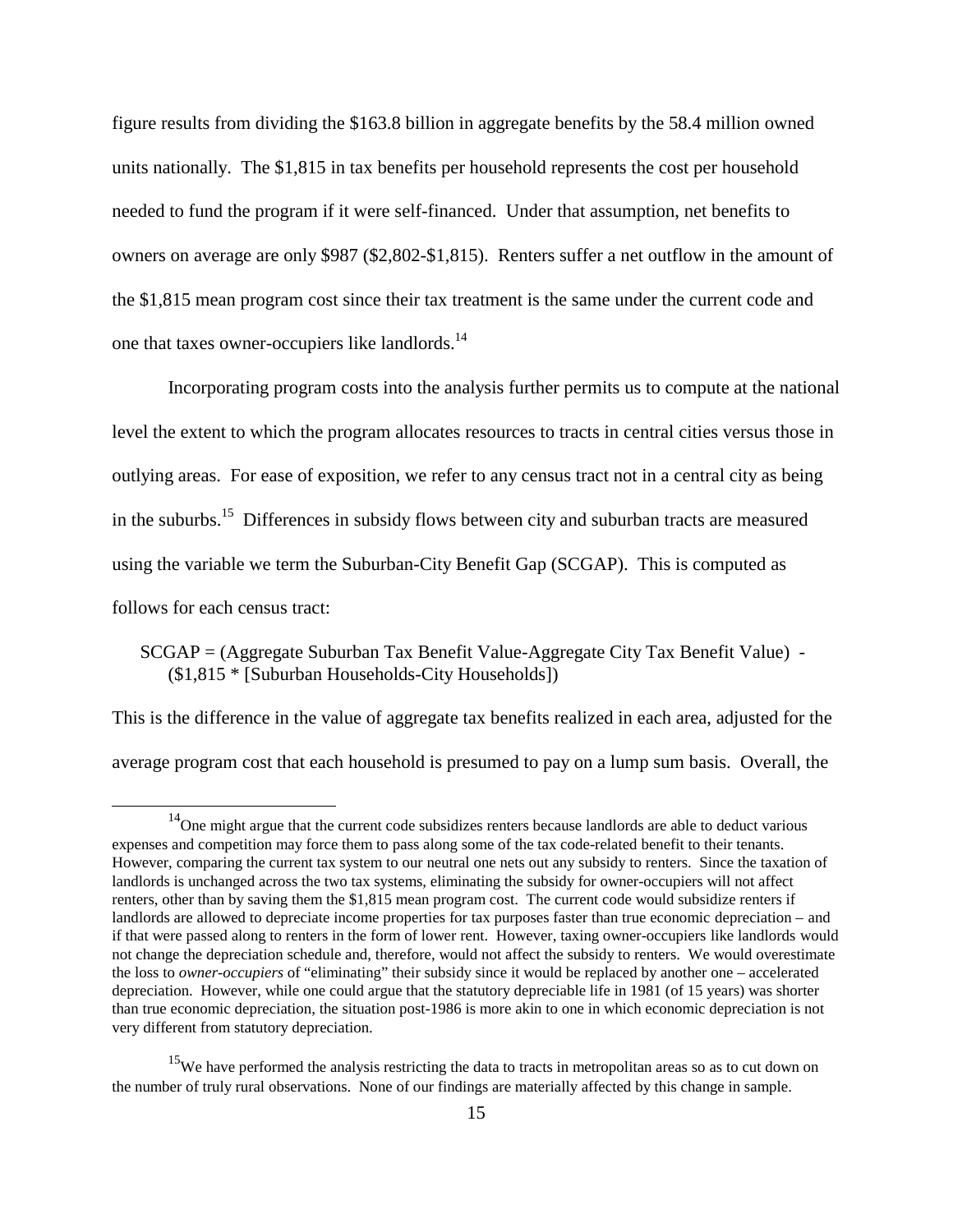tax preference for owner-occupied housing transfers resources from central city areas to outlying areas. Nationally, the SCGAP calculation shows a net transfer of \$18.2 billion from central cities to suburbs, amounting to 11 percent of the gross aggregate subsidy.

## State-Level Results

 Table 2 presents data on gross and net program benefits at the state level. The first column reports the value of total tax code-related benefits per owner-occupied housing unit for the fifty states and the District of Columbia. There is wide variation around the \$2,802 average value for the nation reported in Table 1. The state means range from a low of \$775 in South Dakota to \$9,181 in Hawaii.

One way of characterizing the state-to-state differences in benefits is by comparing the state's share of the gross aggregate tax benefits to its share of the country's owners.<sup>16</sup> Column 2 of Table 2 reports this ratio. Only 11 states plus the District of Columbia have subsidy ratios greater than one. California is a prime example, having 10 percent of the country's owned units and receiving more than 25 percent of the country's aggregate tax code-related benefits to owners, for a subsidy ratio of 2.6. Hawaii has the highest subsidy ratio, with a tax benefit share of 1.1 percent but only 0.3 percent of owned units. South Dakota has the lowest subsidy ratio, as its subsidy share is only one quarter that of its share of the nation's home owners.

These tax benefits have to be paid for in some way, and if we assume the program is self funding, the lump-sum cost per household must equal the \$1,815 national average benefit per household. Column 3 Table 2 reports net benefit figures per owned unit, with this figure equaling the total tax benefit per owned unit from the first column less \$1,815. The negative

 $\overline{a}$ 

<sup>16</sup> The aggregate value of gross tax benefits simply is the product of gross benefits per owner in each state times the total number of owners in the state.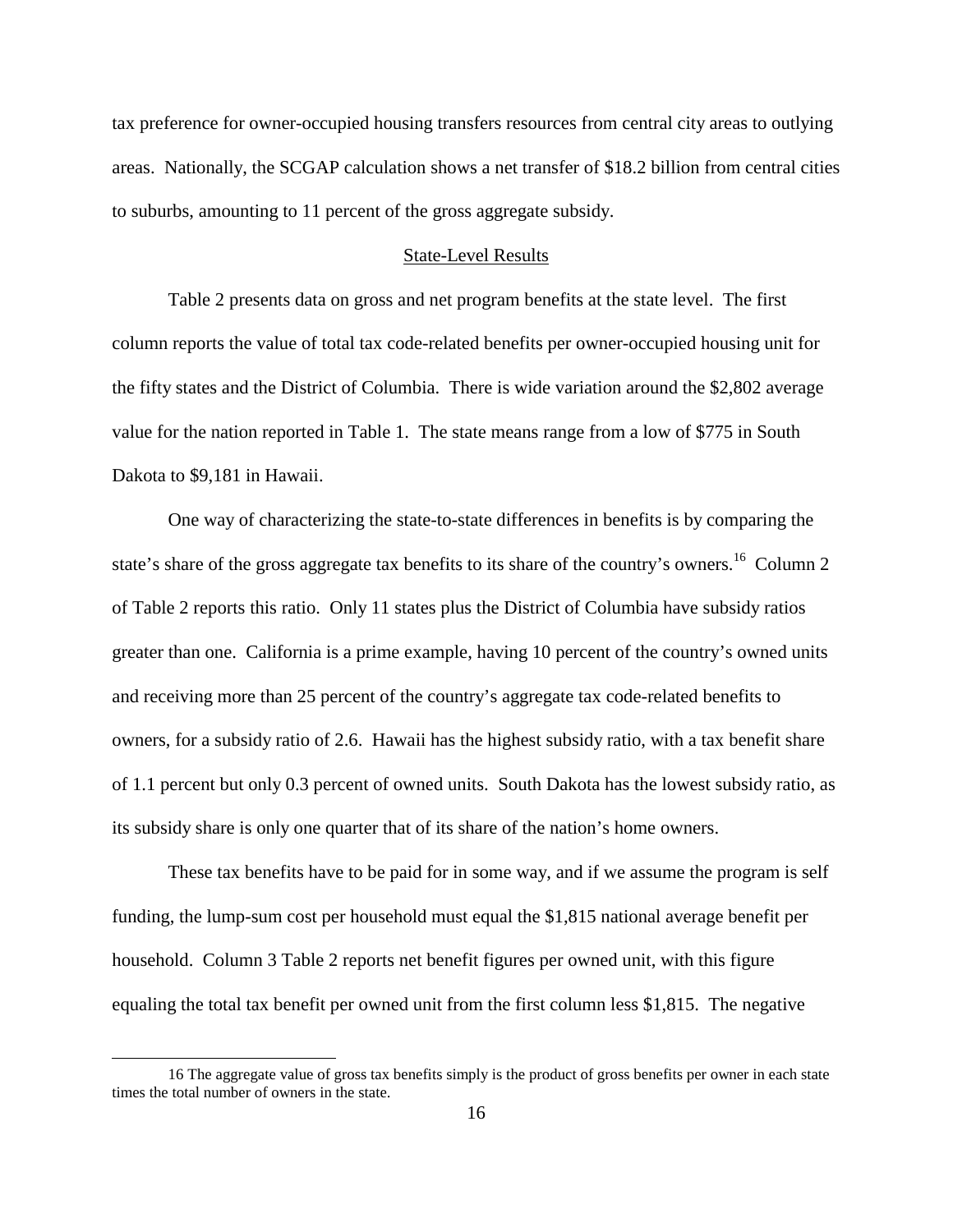values reported for 26 states indicate that the per household lump-sum program cost exceeded the average tax benefit in these areas. However, there is not much variation in the net negative benefits per owned unit among those states, and the biggest negative transfer states do not have large populations.

Net program benefits in the state, which are the sum of net benefits to owners and renters, are reported in Column 4. As discussed above, each renter household in each state is presumed to pay \$1,815 to support the program. A positive number indicates the state receives a net transfer from other states under the program, assuming it is lump-sum financed. There are only twelve states (including the District of Columbia) who are net recipients under the program once renter costs are taken into account. Figure 2 plots this state-level net transfer series and highlights how skewed the benefits are even among these dozen areas. California is the biggest recipient in aggregate, receiving over \$22 billion from the rest of the nation -- more than all the other net positive beneficiaries combined. Even given California's large population, this amounts to \$2,211 per household and \$3,953 per owner-occupied unit. Owners in Hawaii receive much bigger transfers of \$5,994 on average, but the smaller number of owners puts the state's net benefit at only \$1.1 billion. To put these numbers in perspective, the mean annual benefit paid to poor families nationwide on AFDC in 1990 was \$4,468 according to the 1998 *Green Book Overview of Entitlement Programs*.

Texas clearly is the biggest loser on a statewide basis, suffering a negative net transfer of \$6 billion. This amounts to \$997 for each of the approximately six million households in the state. Other large aggregate losers include the high population states of Florida, Ohio, Pennsylvania, and Michigan.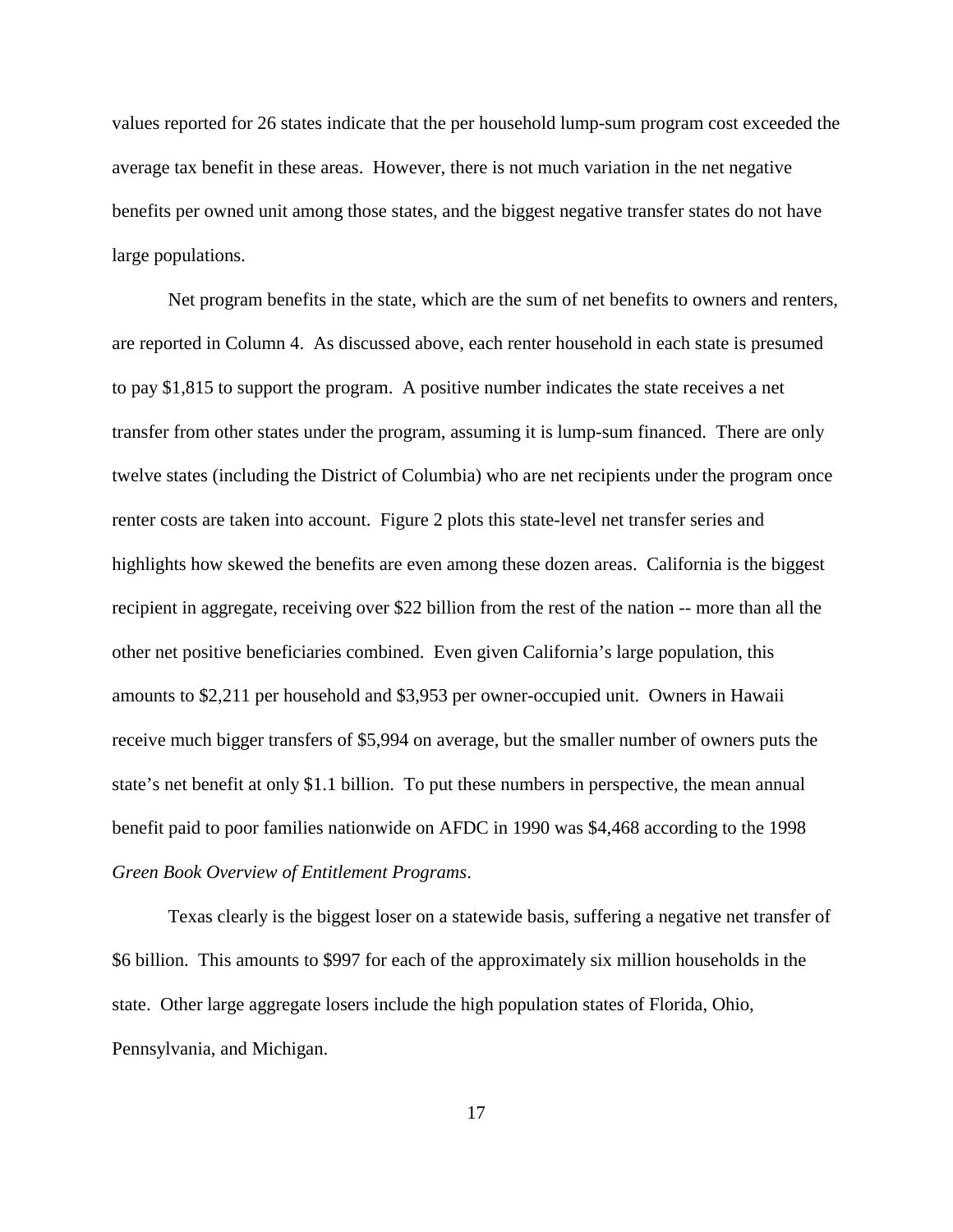#### Between-Metropolitan Area Results

Examining the distribution of subsidy across metropolitan areas further highlights how the spatial skewness of the program benefits increases as we move to more disaggregated geographies. Table 3 reports data analogous to that in Table 2, this time for metropolitan areas rather than states. All 262 metropolitan areas that were considered Metropolitan Statistical Areas (MSAs) or Consolidated Metropolitan Statistical Areas (CMSAs) in 1990 are included. In addition, for each state, we aggregated the census tracts that were not in government-defined MSAs or CMSAs and defined them as their own 'area' so that there are 312 total areas listed in the table. For example, in Alaska these tracts are termed the 'Non-MSA Alaska' area. Including the tracts in these areas allows us to see the distribution of subsidy inside and outside of metropolitan areas.

The information in column three on the Subsidy Ratio provides the first indication that the subsidy distribution is even more skewed when measured at the metropolitan area level. There are only 30 metropolitan areas, or approximately 10 percent, with Subsidy Ratios in excess of one. This compares to the 12 (or 20 percent of) states, including the District of Columbia, with ratios above one. Of the 30 areas, eight are in California, eight are in Massachusetts, Rhode Island, Connecticut, or New Hampshire and centered around the Boston area, two are in Hawaii, with the others scattered across the country in large population centers such as New York City, Washington, Chicago, Seattle, Philadelphia, and Atlanta. These 30 metropolitan areas are relatively populous, containing almost 30 percent of the nation's owner-occupied units.

Even when one scales the data to look at benefits per owned unit, there is a consistent pattern of highly spatially skewed subsidies at the metropolitan area level. A relatively small, but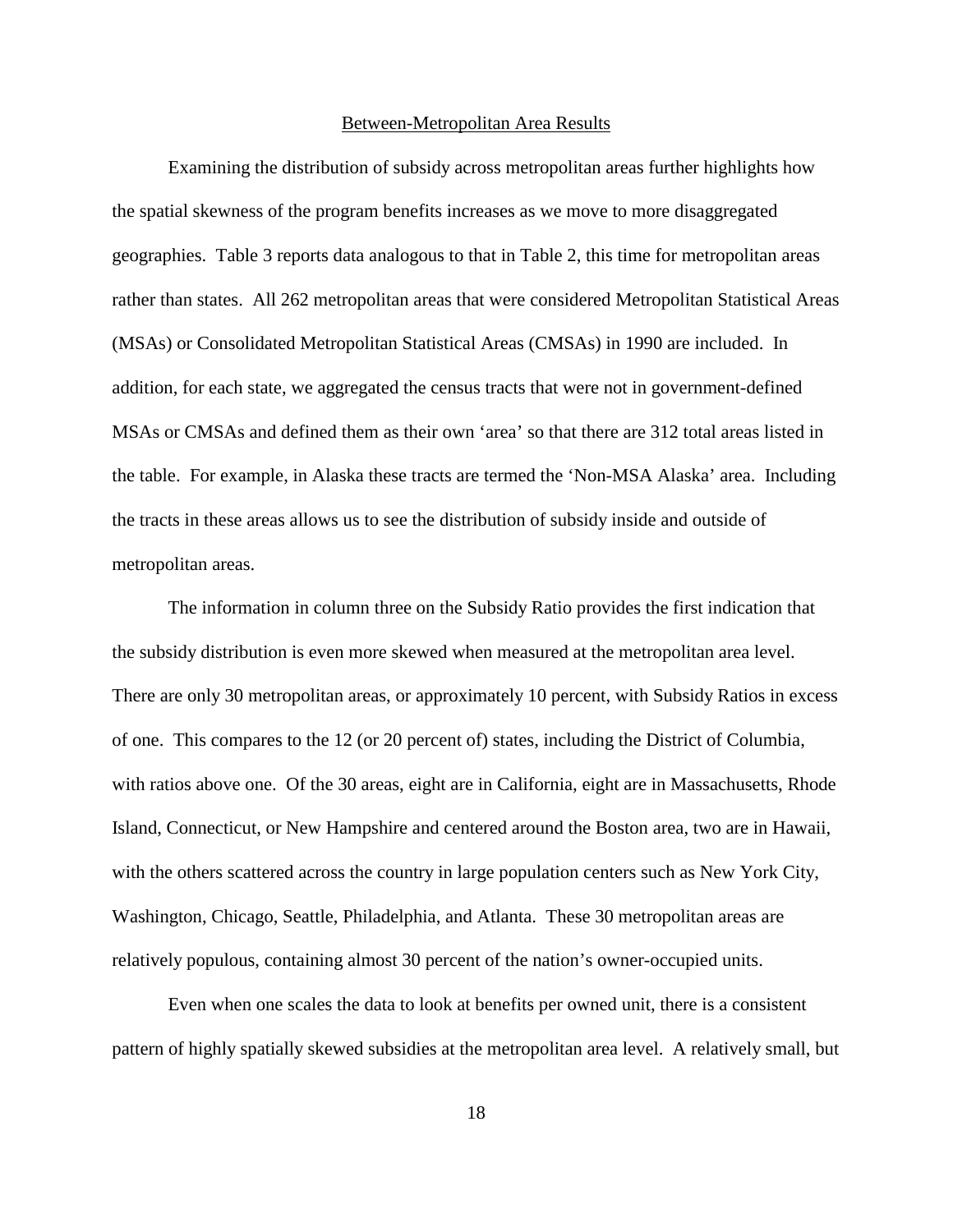not minuscule, fraction of owners in a few areas are doing very well under the current tax code, with a host of owners in the vast majority of metropolitan areas having benefit flow levels fairly close to the mean program cost. Column 3 reports the value of net tax benefits per owned unit, which net out the mean program cost of \$1,815 from gross program benefits per owner. Ninety of the 312 areas have positive net benefit values for owners and contain roughly half of all owners nationwide. Focusing on those with gross benefits of at least \$3,600, double the mean program cost, finds 19 areas that meet the criterion. There are over 12.3 million owners in these areas, which amounts to 21 percent of all owners throughout the nation.

Figure 3's plot of the aggregate net transfer data from column 4 of Table 3 highlights just how spatially concentrated are overall program benefits. After netting out all program costs, including those paid by renters, only 28 of the 312 metropolitan areas have positive aggregate net benefits. Only five of these areas receive strictly more than \$1 billion per year in net benefit (although Honolulu is very close). Three CMSAs alone – San Francisco-Oakland-San Jose, Los Angeles-Riverside-Orange County, and New York City-New Jersey – receive \$36.5 billion of the total \$47.7 billion in positive net transfers nationwide. These three CMSAs are densely populated, containing 14 percent of the nation's owners and 16 percent of the nation's households. However, the figure makes clear just how tightly spatially targeted are program benefits across metropolitan areas.<sup>17</sup>

#### Within-Metropolitan Area Results

 We now ask whether one sees the same kind of spatial skewness in the value of the housing subsidy when we focus within metropolitan areas. It turns out that in some metropolitan

 $\overline{\phantom{a}}$ 

<sup>17</sup> Scaling net transfers by the number of households does reduce the skewness somewhat. However, the bulk of areas still experience small to modest net negative benefit flows and very few areas receive large positive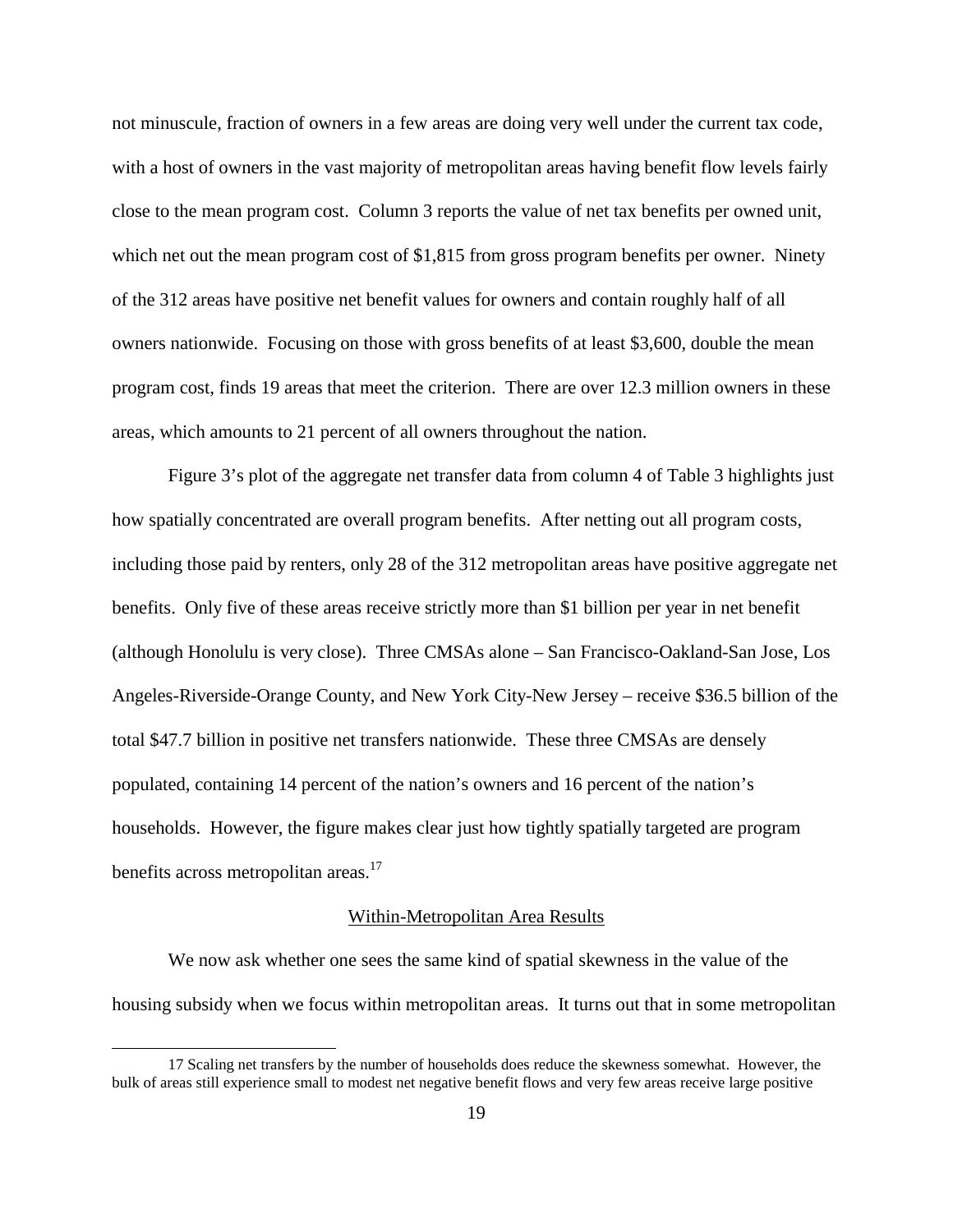areas the distribution of the housing subsidy is fairly equitable while in others, including many of the largest cities, a small portion of the population captures the bulk of the tax benefits. Figure 4 reports plots of the cumulative aggregate subsidy against the cumulative percentage of owners for a small sample of metropolitan areas. This chart allows one to determine visually what share of the subsidy flow to an area is captured by any given fraction of owners in the region. If the plot for a metropolitan area were the a straight line through the origin, then 25 percent of the owners in the area would receive 25 percent of the subsidy flowing to the area, 50 percent of the owners would receive half the subsidy, and so on. The more outwardly bowed the plot, the more concentrated the region's subsidy flow is among a relatively few owners. The 45-degree line is plotted as a reference and the thick curved line is the actual cumulative distribution of subsidy in the MSA.

Figure 4 shows stark differences across metropolitan areas. While no region's plot is a straight line, those for Appleton, WI, and Madison, WI, are closest. In communities like these, the subsidy is not highly concentrated among a relatively few owners. The picture is quite different in other metropolitan areas such as Atlanta, Chicago, Dallas, Houston, and Philadelphia. In these areas, typically 40 percent or more of all subsidies flowing to the area accrue to no more than 25 percent of the owners in the metropolitan area. Generally, the less populous metropolitan areas off the two coasts have the least skewed subsidy distributions. Coastal areas and the more populous metropolitan areas tend to have more skewed distributions in the sense that a relatively few owners capture most of the benefits in the region.<sup>18</sup>

transfers.

l

<sup>18</sup> We also looked for spatial skewness within metropolitan areas. For a small sample of areas, we mapped tax benefits per household and examined whether the high benefit households tended to live close to one another. Overall, the high benefit tracts tended to clump together, but there are relatively smooth gradients from low benefit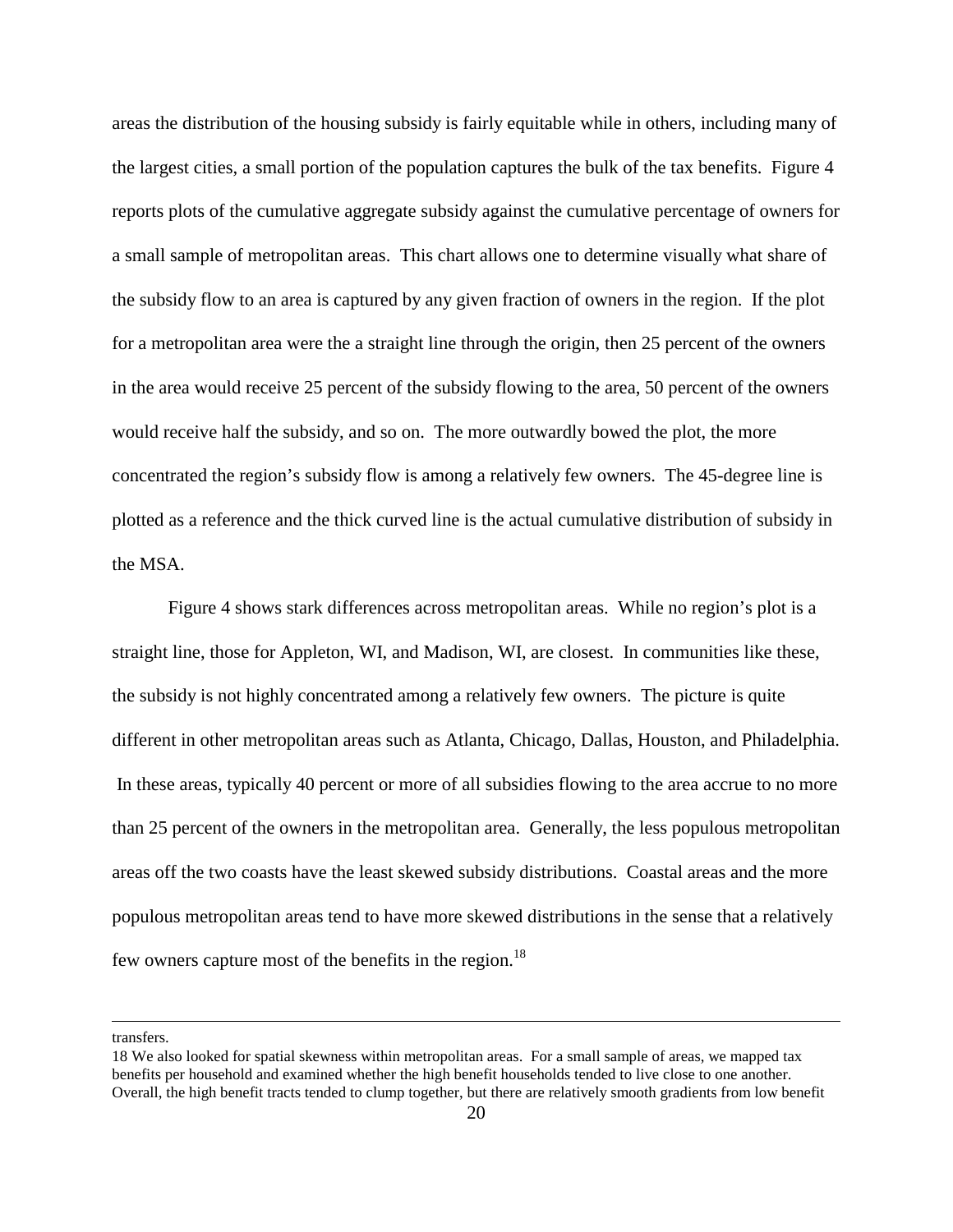## *III. Implications: Capitalization and User Costs*

The impact of any change in the tax treatment of owner-occupied housing on households depends upon the extent to which the subsidy is capitalized into prices. In this section, we discuss two extreme cases -- the subsidy being fully capitalized into house prices and no capitalization whatsoever -- to illustrate the range of potential outcomes.

 To help gauge how large these impacts might be, we created two variables for each tract in each metropolitan area. CAPSUB provides an upper bound on the possible size of capitalization relative to property value and is defined as the ratio of the perpetuity value of the subsidy (PVSUB) to tract average house value (AVGHV). INCSUB represents how much user costs could change relative to income if there were no capitalization whatsoever and is computed as the ratio of the annual subsidy for 1989 (SUBSIDY) to tract average household income (AVGINC).

The numerator of CAPSUB represents the present value of the annual tax subsidies assuming they are unchanged in perpetuity. The perpetuity value for any tract *i* in metropolitan area *j* is defined as the 1989 subsidy value for the tract divided by the capitalization rate in the metropolitan area (CAPRATE<sub>i</sub>), which is defined as the rent to price ratio.<sup>19</sup> Since rents equal user costs in equilibrium, we employ the user cost divided by house value for each tract as a proxy for the cap rate and take the owner-weighted mean across all tracts in the metropolitan area.20 The denominator of CAPSUB is the tract average house value. Thus,

l

to high benefit areas.

<sup>&</sup>lt;sup>19</sup>The capitalization rate used here is based on a real estate concept meant to reflect the ratio of the net operating income on a property to its asset value. For those more familiar with financial multiples, it is akin to the inverse of the price-earnings ratio on a stock.

 $^{20}$ To better understand this, it is useful to rewrite Equation (1) more simply as USER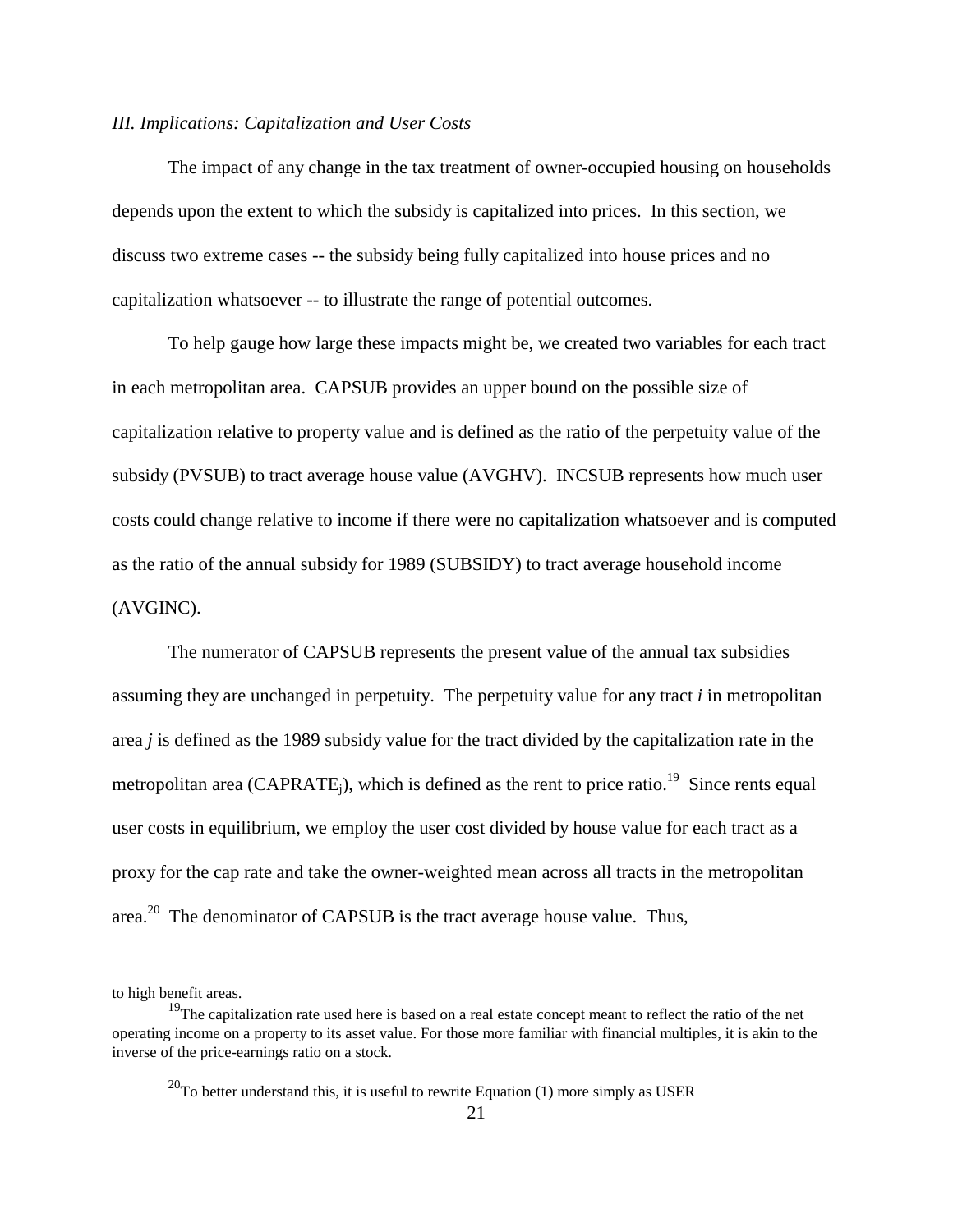$CAPSUB_{ij} = PVSUB_{ij} / AVGHV_{ij} = (SUBSIDY_{ij}/CAPRATE_{i})/AVGHV_{ij}$ 

where all variables are as defined above.

 $\overline{\phantom{a}}$ 

Figure 5 plots the mean CAPSUB for each metropolitan area, from lowest to highest value. In the typical metropolitan area, the capitalized value of the subsidy for a house in a typical census tract is around 20 percent of house value. However, the standard deviation is about 6 percentage points and the interquartile range for the metropolitan area means is from 18- 25 percent. There are 20 metropolitan areas in which the mean CAPSUB value is over 25 percent. Included in this group are the MSAs or CMSAs centered around Boston, New York City, Washington, D.C., Los Angeles, and San Francisco, so the list contains some of the largest and most densely populated areas in the country. Values for individual metropolitan areas are reported in Appendix B.

Figure 5 suggests that if the subsidy were fully capitalized and the tax benefits suddenly taken away, house prices in the typical area would fall by around 20 percent, with some places experiencing much larger declines and a few areas being less affected. While this represents a decline in demand due to the substitution effect associated with the change in relative price of housing, there will be a countervailing income effect associated with the lump sum redistribution of the \$1,815 per household savings from eliminating the subsidy. The lump sum transfer makes it clear that renters will be better off if the tax subsidy to home ownership is eliminated. The

COSTS=(1-τ)SUBSIDY + M +  $\delta$  -  $\Pi^H$ . The variable SUBSIDY is computed for each tract as described in equation (4). We use an average tax rate defined as subsidy per owner in the tract divided by the mean housing deductions in the tract to proxy for τ. Values for maintenance, economic depreciation, and housing price inflation are taken from Poterba (1992). These three measures are the same across all tracts, so that the variance in capitalization rates across metropolitan areas is due solely to the spatial variance in SUBSIDY values. The mean capitalization rate across metropolitan areas is 9.7 percent with a fairly tight interquartile range of 9.4-10.0 percent. Ten percent of the areas have cap rates below 9.1 percent, while another ten percent have cap rates above 10.2 percent. Our examination found the variance to be sensible with the larger, more densely populated areas having the lower cap rates and the smaller and more rural areas tending to have the highest cap rates.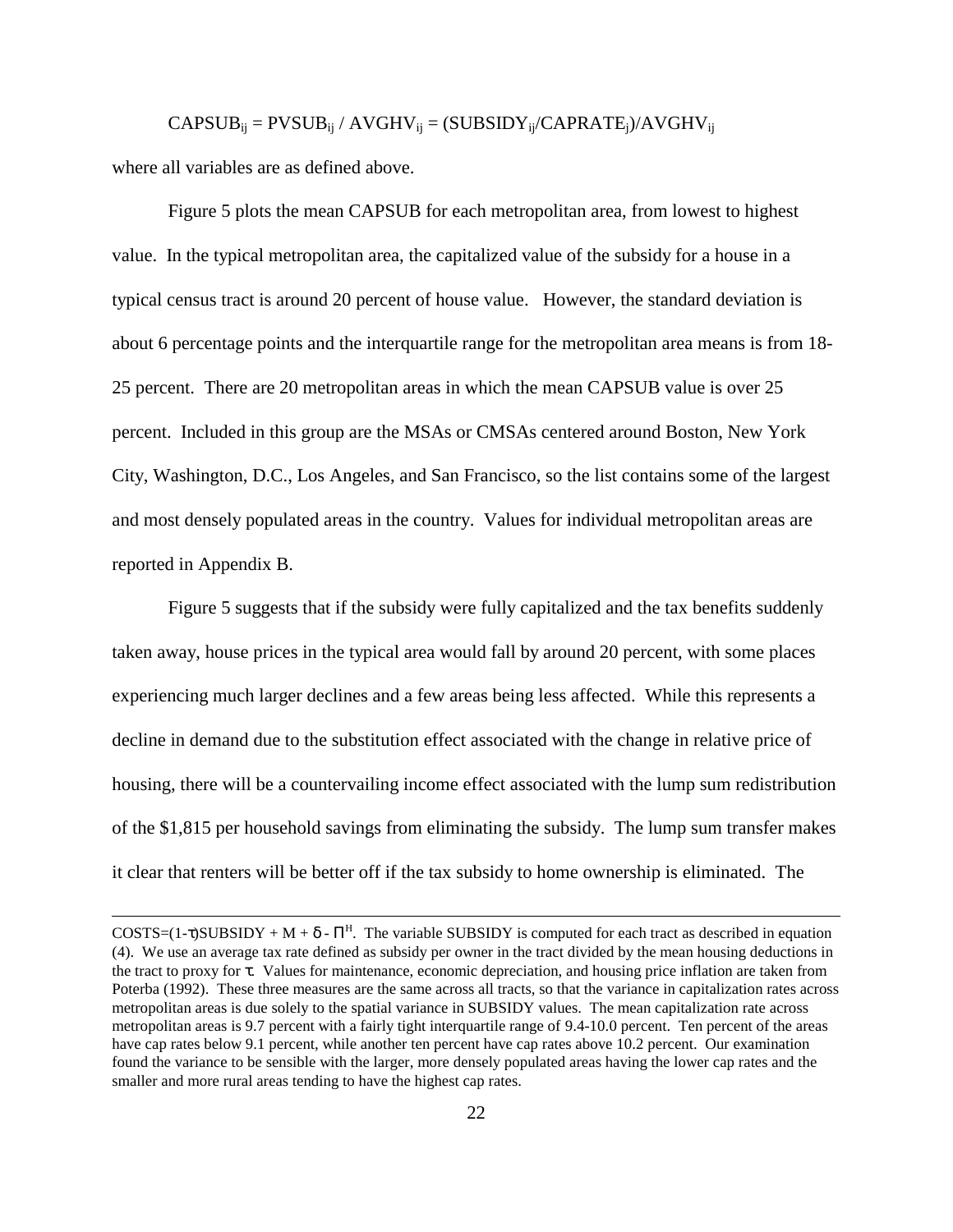same will be the case for some owners, especially those who do not experience much of a reduction in house price in exchange for the stream of annual payments of \$1,815. Whether the trade-off is worth it for these owners depends upon other factors such as their expected investment horizons and their discount rates. For owners in relatively high CAPSUB areas, the trade-off very likely will not be worth it.

Because our measure incorporates no general equilibrium effects of a change in policy, precise estimates of the ultimate impacts are not possible. However, our back-of-the-envelope measure strongly suggests that the wealth effects of eliminating the tax subsidy to owners, if fully capitalized, would be economically meaningful for the average area in America. Research by Tracy et al (1999) shows that, even with the spread of stock ownership, housing wealth still constitutes virtually all of household wealth for the typical owner household. And, for those owners with leverage above 80 percent, such as younger households or first-time homeowners, elimination of the subsidy could wipe out all home equity if the subsidy is capitalized, raising the specter of increased mortgage defaults [Kau et. al. (1992); Deng, Quigley, and Van Order (1996)].

Our second measure, of the proportion of income saved due to the tax subsidy, is simply

$$
INCSUB_{ij} = SUBSIDY_{ij} / AVGINC_{ij}.
$$

In this case, SUBSIDY and AVGINC values are available for each tract in each metropolitan area. Absent any capitalization of the subsidy or changes in interest rates, elimination of the tax benefits must lead to an increase in user costs. Mean INCSUB values by metropolitan area are plotted in Figure 6. In a typical area, the annual costs of owning would increase by about four percent of annual income. While three quarters of MSAs have mean INCSUB values of between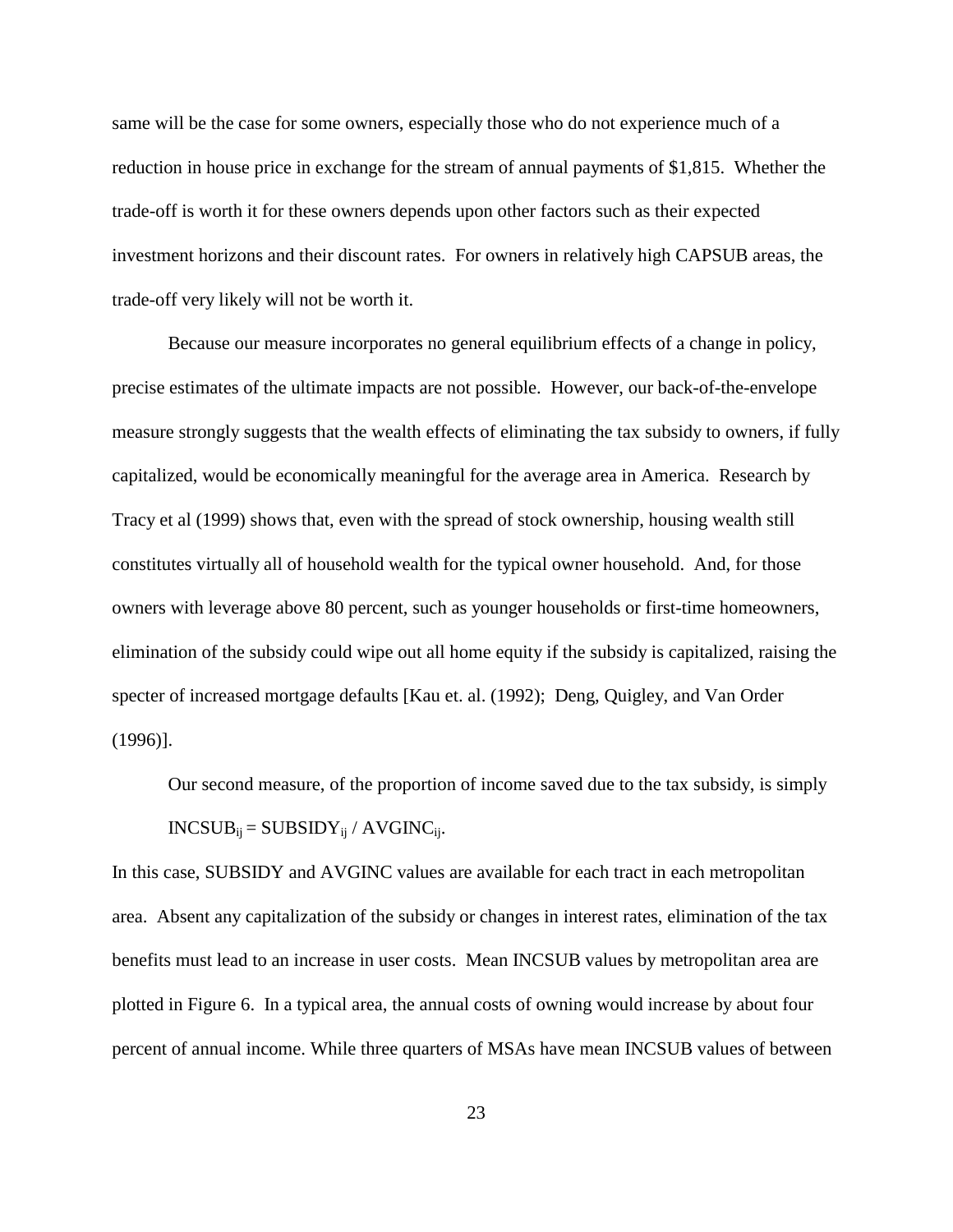3-5 percent, in 10 MSAs the fraction would be more than 10 percent.<sup>21</sup>

In this case, a cash lump sum transfer is presumed to be received each year to offset the higher cash user costs of ownership. Creating a 'net INCSUB' measure in which the numerator of equation (8) is changed to equal 'SUBSIDY $_{ii}$  - \$1,815' finds that owners in the typical metropolitan area are better off from eliminating the tax subsidy if there is no capitalization and there is lump sum redistribution of the savings. The median metropolitan area has a 'net INCSUB' value of -0.012, indicating that the lump sum transfer exceeds the increase in user costs by just over one percent of income each year. In one quarter of metropolitan areas, the lump sum transfer exceeds the rise in user costs by at least 3.5 percent of annual income. However, even factoring in the lump sum savings, 'net INCSUB' is in excess of  $+0.027$  for one quarter of the metropolitan areas. Owners in these areas clearly would be made worse off if the tax subsidy were eliminated. These results simply reflect the highly spatially skewed nature of the program's benefit distribution in which large subsidies flow to a relatively few areas.

## *IV. Do the Results Reflect Spatial Variation in Income or House Value Alone?*

 Our analysis shows that the tax subsidy to owner-occupied housing is considerably skewed spatially. However, it is not yet clear precisely what drives these findings. Given the progressivity of the tax code, one would expect the subsidy to be positively correlated with income, a factor that could go a long way toward accounting for much of what we have found so far. Hence, a natural question to ask is whether the spatial subsidy distribution merely reflects

<sup>&</sup>lt;sup>21</sup>Those areas are Barnstable-Yarmouth (MA), Honolulu, Los Angeles-Riverside-Orange County, New York-Northern New Jersey, Non-MSA Hawaii, Non-MSA Massachusetts, Salinas (CA), San Francisco-Oakland-San Jose, San Luis Obispo, and Santa Barbara-Santa Maria-Lompoc.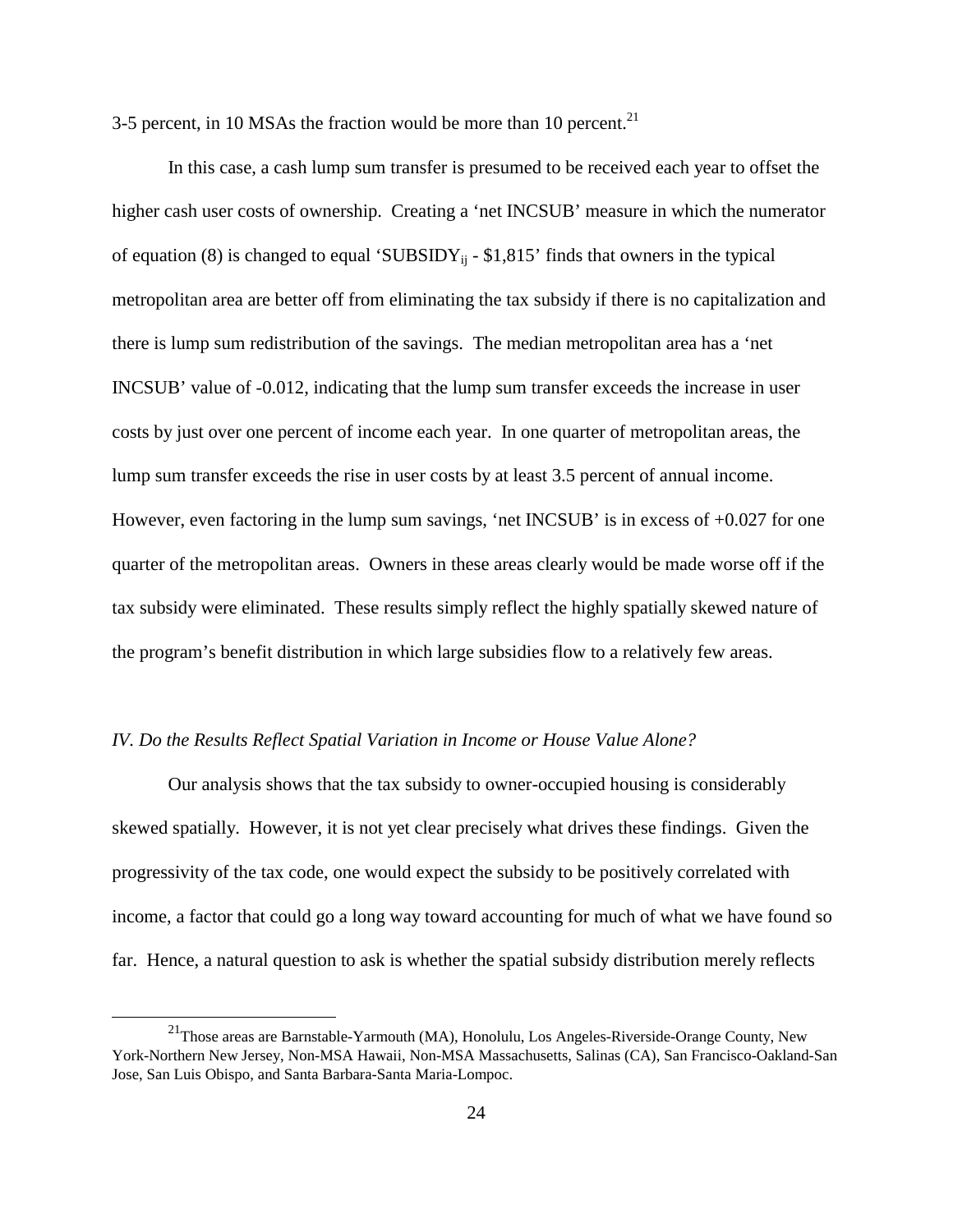the higher marginal tax rates associated with higher income.

The answer is no, as the subsidy distribution is materially more regressive than the tax code is progressive. For example, if we rank tracts by mean household income and concentrate on the tracts containing the top 10 percent of households by mean income in the tract, we find the following. The households in these tracts pay 28 percent of all taxes we estimate are paid nationally,  $2^2$  yet the owners in these tracts receive 38 percent of the nationwide subsidy. Thus, the program appears more regressive than the tax code is progressive. $^{23}$ 

This suggests that house value, not just income (or marginal tax rate), plays an important role in accounting for the spatial variance in subsidy flows. Because these variables are so strongly correlated, it is difficult to establish the precise fraction of variance in subsidy across tracts that each accounts for. However, the subsidy distribution is not merely a reflection of the progressivity in marginal tax rates. High income, high tax bracket owners tend to reside in disproportionately valuable houses so that the tax code is interacting with housing prices to generate an extremely skewed tax subsidy distribution – both across the income scale and across

 $22$ The estimate of taxes paid is an output from the NBER's TAXSIM program. The calculation is made at the tract level analogously to how subsidy estimates are made. See the discussion at the beginning of the previous section for the details.

<sup>&</sup>lt;sup>23</sup>The same conclusion is reached if one looks at the top quarter of households and so forth. That said, it should be mentioned that we underestimate the progressivity of the income tax code. In the *Statistics of Income* data for 1989, the 10 percent of tax filers with the highest adjusted gross incomes paid 55 percent of all taxes. While there are several possible reasons for the discrepancy, a major one almost certainly has to do with the fact that we average across households within each tract. Our highest mean income at the tract level is \$225,000. The *SOI* data show that households with incomes of \$250,000 or more paid 17.5% of all taxes in 1989. Effectively, by averaging across households within a tract, we reduce the observed skewness in income. In general, the more heterogeneity in incomes within tracts, the greater will be our underestimate of the progressivity of the tax code. A second likely contributing factor is that the Census does not collect some income items that would contribute to the skewness of income at the high end, such as capital gains. The census also top codes income.

We do not think the differences in progressivity matter much for our analysis because even if by using the tract as our unit of observation we reduce the apparent skewness in taxes paid and subsidies received, we think the *difference* between the two is robust. Consequently, our statement that the regressivity of the housing subsidy is greater than the progressivity of the tax code would still apply.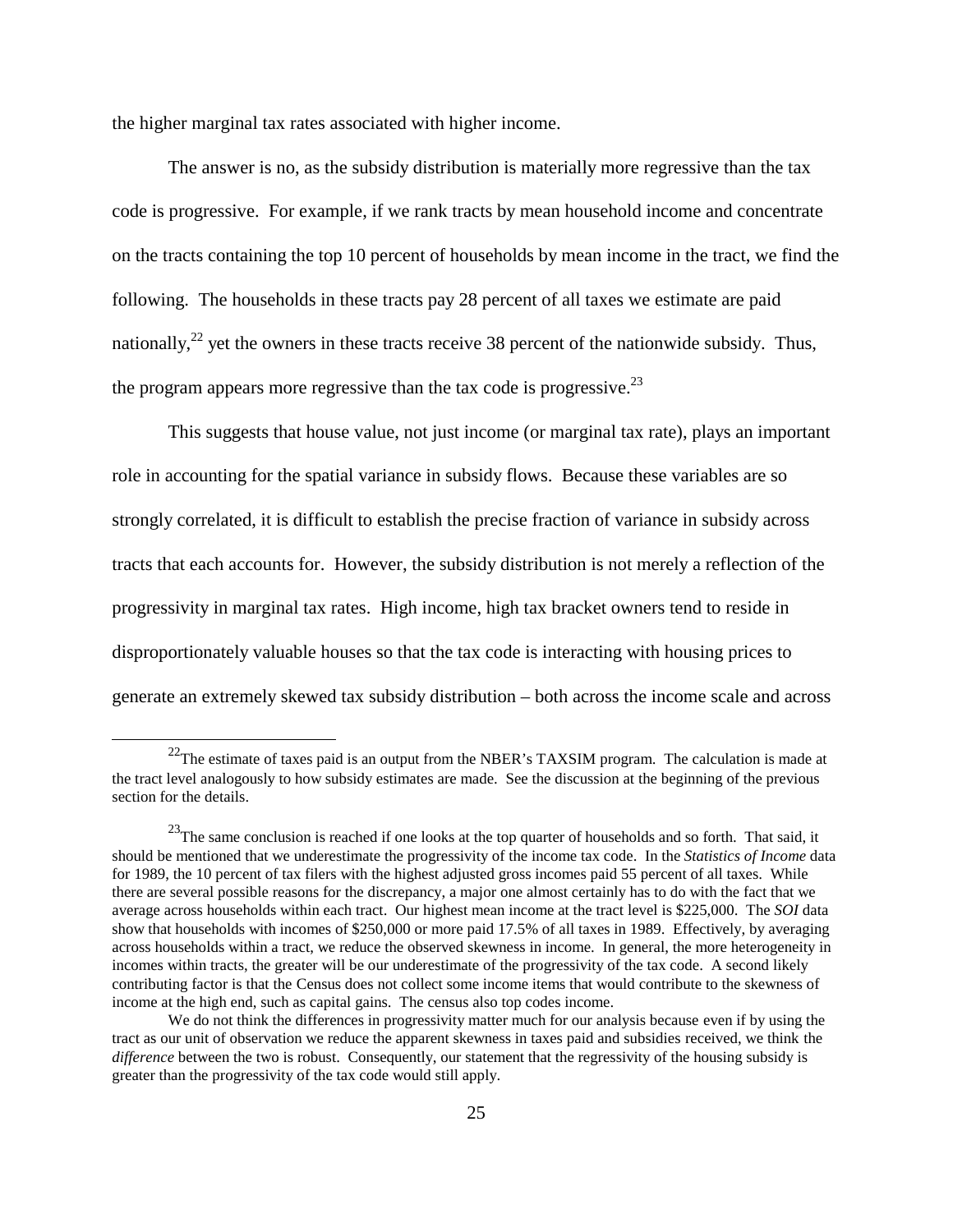locations within the country. $^{24}$ 

## *V. Conclusion*

The value of the tax subsidy to owners of homes is very large. In aggregate, the figure was nearly \$164 billion in 1989. It has long been known that these benefits are skewed towards owners with high incomes and high house prices. This paper produced the first detailed analysis of how this program plays out spatially, both across and within states, and across and within metropolitan areas. Our results showed that the fact that owner-occupied housing is tax-favored relative to other assets leads to substantial redistribution within and across states. The subsidy distribution was found to be highly skewed across metropolitan areas, too, with the bulk of them experiencing small to modest negative transfers on average, and a few areas receiving very large positive net transfers under the program.

How the subsidy is distributed within individual metropolitan areas varies widely, too. In many smaller MSAs, especially those in the interior of the country, program benefits tend to be distributed fairly evenly across owners. This is not the case in most larger, more populous areas, in which benefits tend to be skewed towards a relatively small fraction of owners. The spatial pattern of how these benefits are distributed within the metropolitan area also differs considerably across areas. Residential segregation by income – in which those with the highest

 $24$ This can be shown more formally. For example, a plot of INCSUB against the fitted values from a regression of INCSUB on the log of mean house value in the tract shows that high house value owners receive relatively large subsidy flows under the current code even relative to income. Stated differently, those tracts with high average house values are predicted to have greater subsidies relative to income. Moreover, if INCSUB then is plotted against the fitted values from the regression of INCSUB on the log of mean household income in the tract, we find that higher income tracts (which are high tax bracket tracts) have higher INSCUB ratios. The analogous regressions and plots using CAPSUB indicate that high income tracts have high subsidies even relative to house value and that the perpetuity value of the subsidy is an increasing function of house value as house value increases.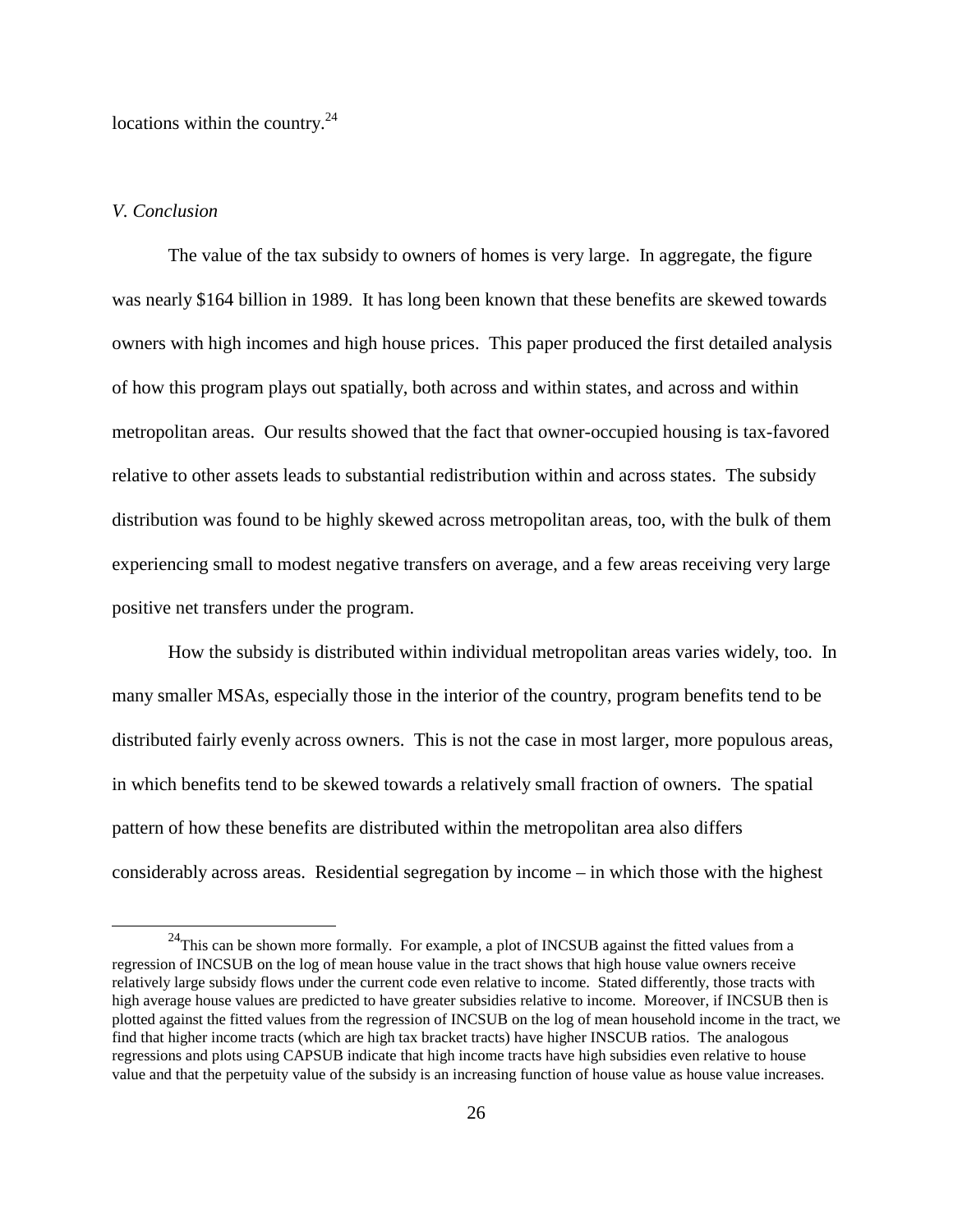incomes, marginal tax rates, and house values – tend to live close to one another is evident in virtually all metropolitan areas. However, benefits generally are much more evenly spatially distributed within some metropolitan areas (e.g., Madison and Terre Haute) than in others (e.g., Philadelphia).

The implications of our findings are important whether or not the subsidy is capitalized into land values. If there is substantial capitalization, eliminating the subsidy is likely to reduce house prices on the order of 20 percent on average in the United States. However, there will be substantial variation in this fraction across metropolitan areas. The impact is likely to be greatest – 25 percent or more – in our largest and most populous coastal areas. If there is little or no capitalization, user costs of owning must increase. Our calculations indicate that the increase will amount to between 3 and 5 percent of annual income for the typical owner in the bulk of metropolitan areas. However, the increase will average a much larger 10 percent of annual income for owners in twenty metropolitan areas, with the nation's biggest among them.

These results may help explain why the subsidy to owner-occupied housing persists even though most states, metropolitan areas, households, and even homeowners probably would be better off if it were eliminated and replaced with a lump-sum refundable credit. Those that are worse off due to the program do not lose much while those that benefit comprise the major metropolitan areas in the U.S. and gain a substantial amount.

Finally, the spatial distribution of this major subsidy program is not merely a reflection of a rising marginal tax rate structure. While it certainly is true that the tax subsidy increases with household income (and tax bracket), the program itself is more regressive than the tax code is progressive – and possibly by a fairly wide margin, although our averaging across owners in a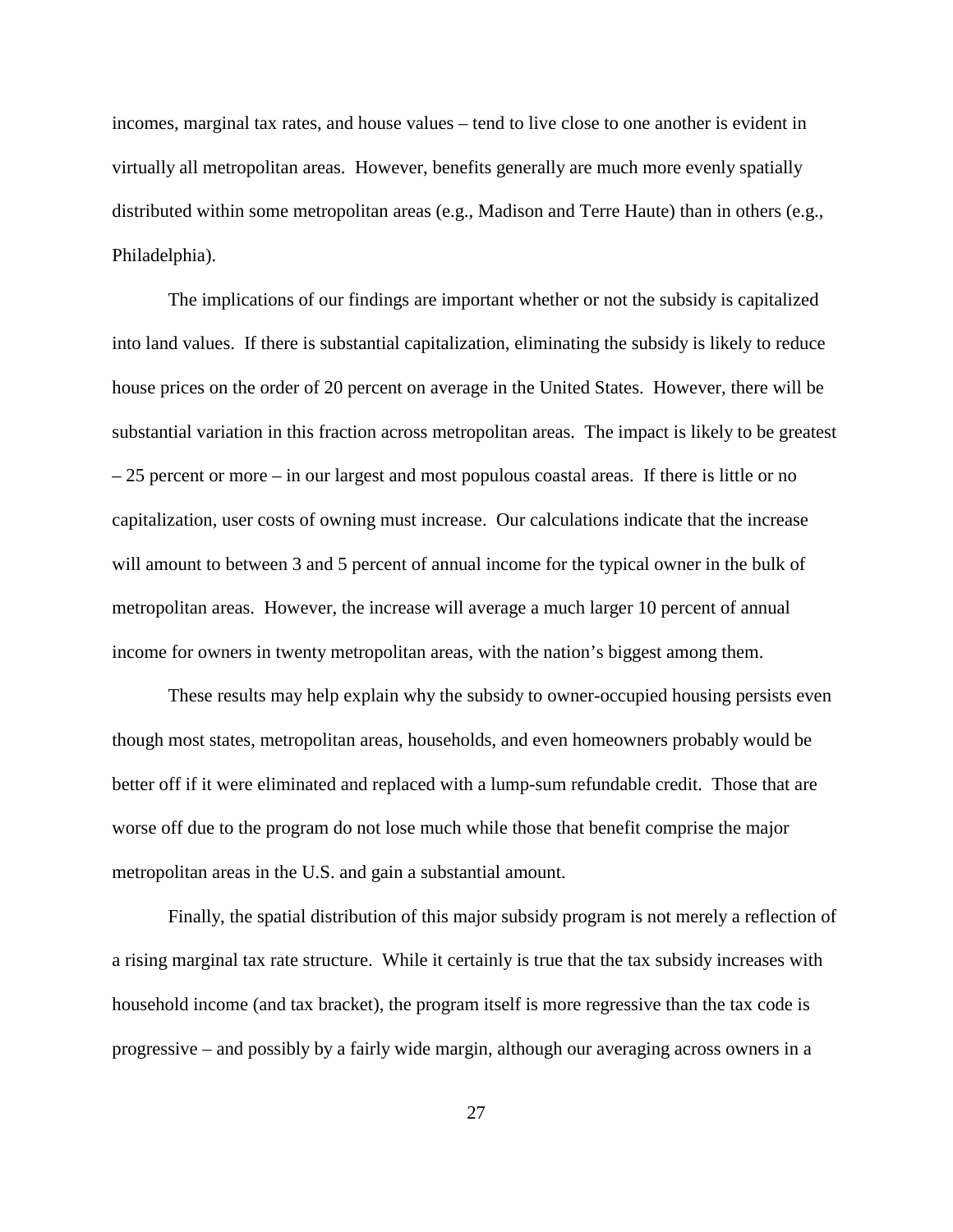tract does result in an underestimate of the progressivity of the income tax code.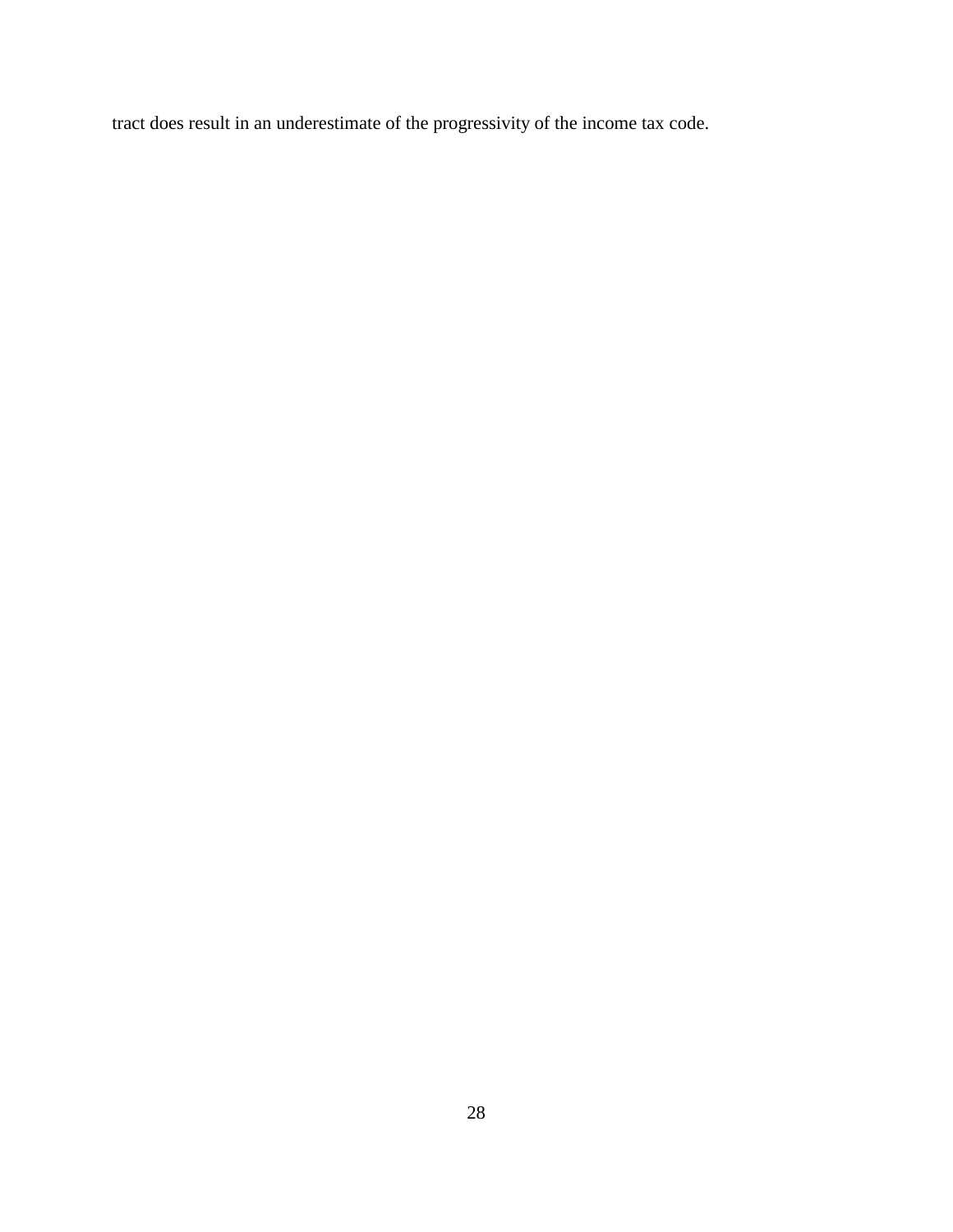### *Selected References*

- Bruce, Donald, and Douglas Holtz-Eakin. "Apocalypse Now? Fundamental Tax Reform and Residential Housing Values," *mimeo*, Syracuse University, November 1999.
- Capozza, Dennis, Richard Green and Patric Hendershott. "Taxes, Mortgage Borrowing, and Residential Land Prices." In Henry Aaron and William Gale, eds. *Economic Effects of Fundamental Tax Reform*. Washington, D.C.: Brookings, 1996, pp. 171-210.
- Deng, Yongheng, John Quigley, and Robert Van Order, "Mortgage Default and Low Downpayment Loans: The Cost of Public Subsidy", *Regional Science and Urban Economics*, Vol. 26, no. 3 (1996): 263-285.
- Feldstein, Martin, ed. *The Effects of Taxation on Capital Accumulation*, University of Chicago Press (1987).
- Gyourko, Joseph, Andrew Haughwout and Robert Inman. "Public Wealth and Local Land Values," Wharton Real Estate Center Working Paper, University of Pennsylvania, November 1997.
- Gyourko, Joseph, and Richard Voith. "The Relative Price of Housing and Urban Form: Density and Sorting Effects," *Working Paper,* The Wharton School, University of Pennsylvania, August 2000.
- Hendershott, Patric and Joel Slemrod. "Taxes and the User Cost of Capital for Owner-Occupied Housing," *AREUEA Journal*, Winter 1983, 10 (4), 375-393.
- Kau, J.B., D.C. Keenan, W.J. Muller and J.F. Epperson, "A Generalized Model of Fixed Rate Mortgages", *Journal of Money, Credit, and Banking*, Vol. 24, no. 3, (1992): 279-299.
- King, Mervyn. "An Econometric Model of Tenure Choice and Demand for Housing as a Joint Decision," *Journal of Public Economics,* October 1980, 14 (2), 137-159.
- Mills, Edwin. "Dividing UP the Investment Pie: Have We Overinvested in Housing?", *Business Review,* Federal Reserve Bank of Philadelphia, March-April 1987.
- Poterba, James. "Tax Subsidies to Owner-Occupied Housing: An Asset Market Approach," *Quarterly Journal of Economics*, November 1984, 99 (4), 729-752.
- ----------. "Taxation and Housing: Old Questions, New Answers," *American Economic Review*, May 1992, 82 (2), 237-242.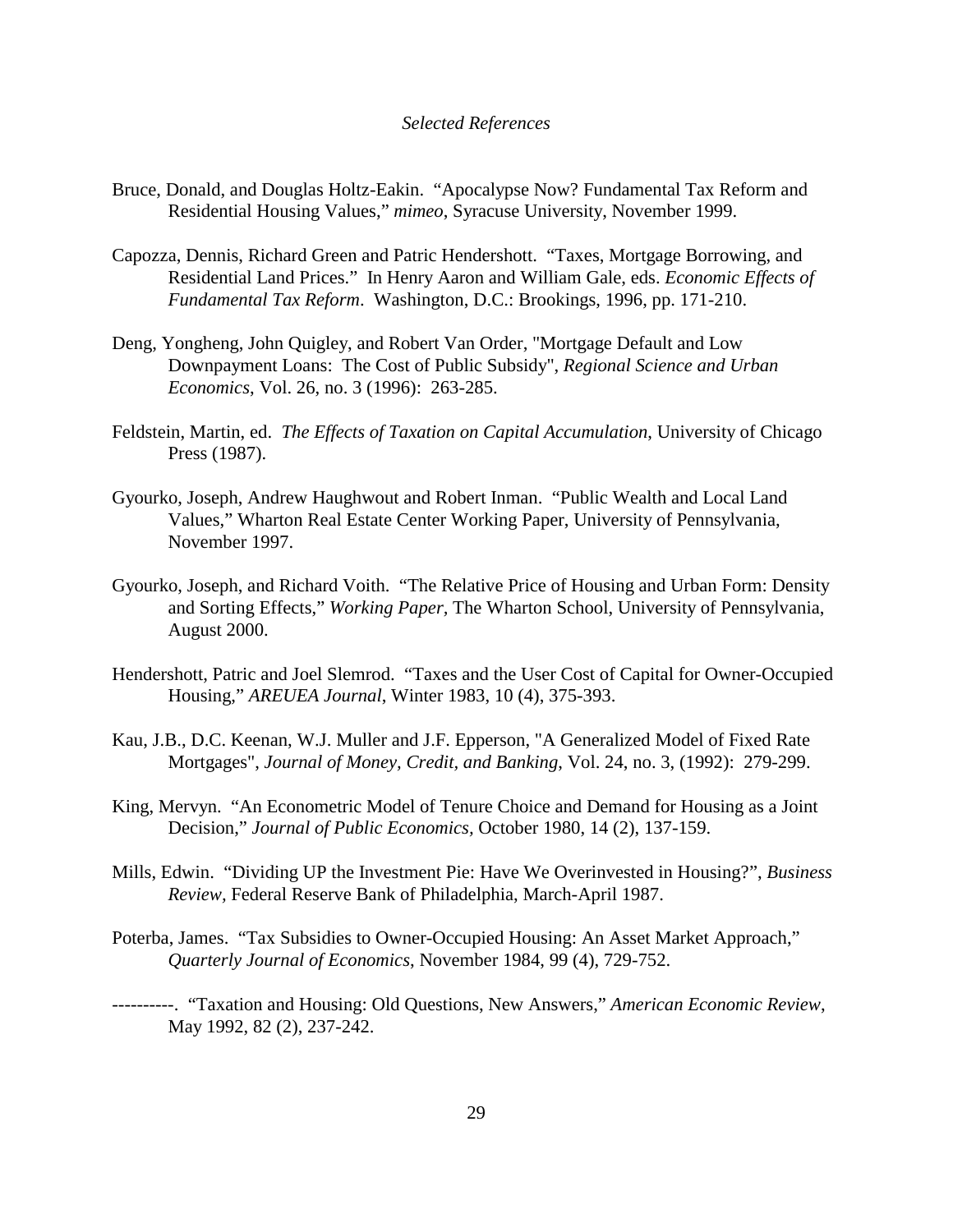- Rosen, Harvey. "Housing Decisions and the U.S. Income Tax," *Journal of Public Economics,*  June 1979, 36 (1), 87-109.
- Sinai, Todd. "Are Tax Reforms Capitalized into House Prices?" University of Pennsylvania: *Wharton Real Estate Center Working Paper,* 1998.
- Tracy, Joseph, Henry Schneider, and Sewin Chan. "Are Stocks Overtaking Real Estate in Household Portfolios?", *Current Issues in Economics and Finance,* Federal Reserve Bank of New York: Vol. 5, No. 5 (April 1999), 1-6.
- U. S. Bureau of the Census. *Summary Tape File 3 (STF3)*, census tract-level data. Washington, D.C.: 1990.
- U. S. Department of Health and Human Services. *1998 Green Book Overview of Entitlement Programs*, Ch. 7, Aid to Families with Dependent Children and Temporary Assistance for Needy Families, Table 7.2 (see UR[L www.aspe.hhs.gov/98gb\)](http://www.aspe.hhs.gov/98gb/).
- U.S. Department of the Treasury. *Statistics of Income, 1989 Public Use Microsample*. Washington, D.C.: 1990.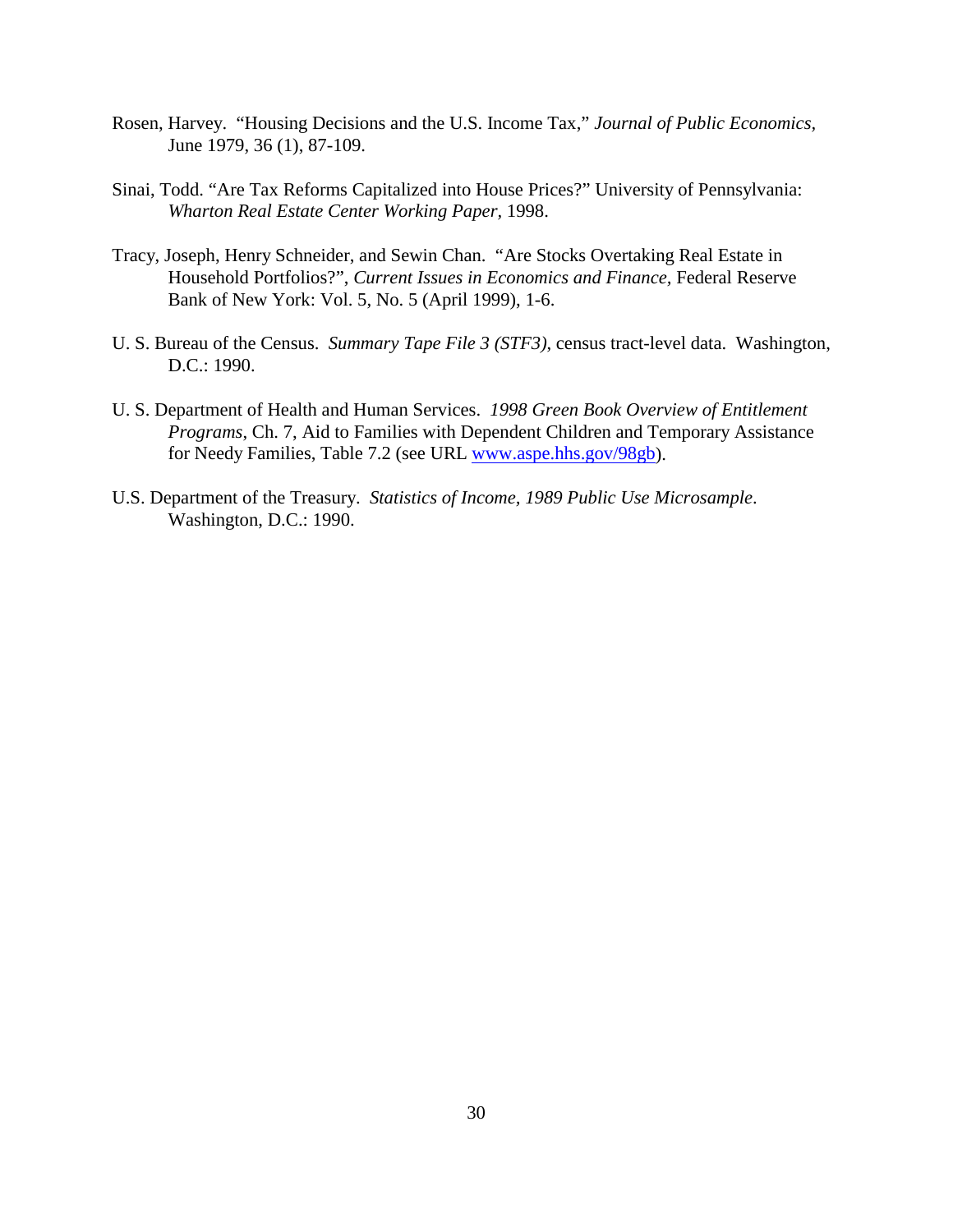#### **Appendix A: Correcting for Self-Selection in Determining Itemization Status**

The SOI data set we use to help deal with self-selection problems contains information from the tax returns of a 96,000 observation, income-stratified sample of all tax filers in 1989. With ideal data, we could assign the mean deduction for each category of taxpayer to the census data. However, administrative data such as that in the SOI only reports deductions if the family actually itemized. If the family had some potentially itemizable deductions, but chose to take the standard deduction instead, we observe none of their potential deductions. Since only families with a lot of deductions itemize, it is unlikely that the mean of the observed deductions, conditional on having any, is the same as the unconditional mean (which is the value we wish to impute).

There are two reasons why we might not observe any deductions in a particular category. The first, which has already been mentioned, is that deductions are observed only if the taxpayer has enough total deductions to make itemization worthwhile. The second is that a taxpayer may not want or have deductions in any one category even if his total deductions across categories are sufficient to make itemization worthwhile. Each factor generates the need for a sample selection correction of its own.

Thus, we would like to estimate the following,

 $(A.1) D_{ii} = \alpha_0 + \alpha_1 * f(AGI_i) + \alpha_2 * FSTAT_i + \alpha_3 *CHILD_i + \epsilon_{ii}$ 

where  $D_{ii}$  are the deductions for family *i* in category *j*,  $f(AGI_i)$  is a nonlinear function of adjusted gross income  $(AGI)$ ,<sup>25</sup> FSTAT represents the family's tax filing status, and CHILD corresponds to whether the family has children. However, we do not observe  $D_j$ . Instead, we observe  $D_j^*$ 

<sup>&</sup>lt;sup>25</sup>We use a set of indicator variables for ranges of adjusted gross income.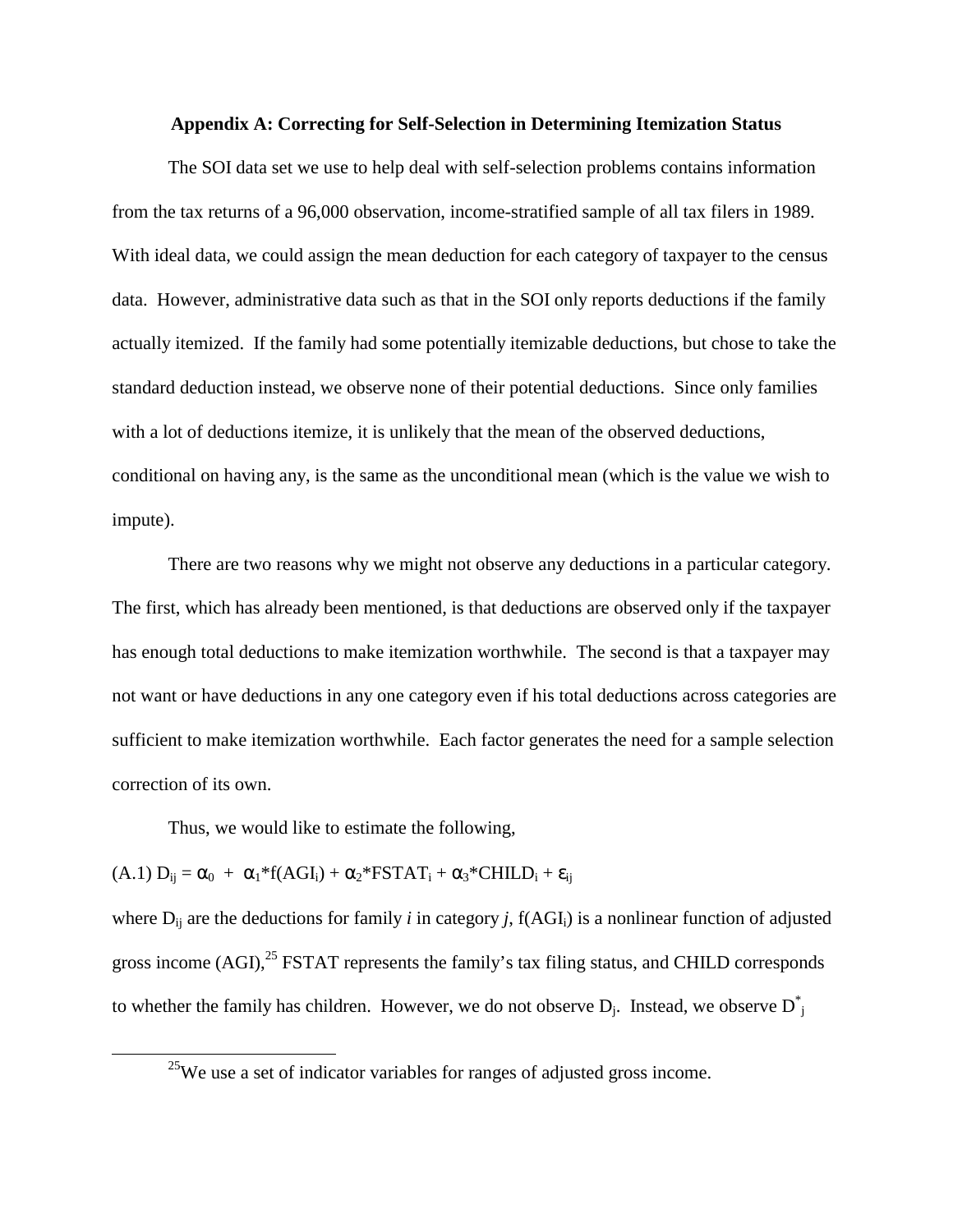which equals  $D_i$  under the following conditions:

 $D^*$ <sub>j</sub> = D<sub>j</sub> if  $\Sigma D_j$  > standard deduction and  $D_j$  > 0

(A.2) 
$$
D^*_{j} = 0
$$
 if  $\Sigma D_j >$  standard deduction and  $D_j \neq 0$ 

 $D^*$  is not observed otherwise ( $\Sigma D_j \le$  standard deduction).

Our imputation problem arises for two reasons. First,  $E[D^*_{j}] \neq E[D_j]$ . Second, the sample of families for whom  $D_i$  is observed may have a different responsiveness of itemization to AGI, so that we would not be able to extrapolate our imputation out of the sample of itemizers. We, therefore, adopt the following strategy. The first step involves using the SOI data to estimate whether a family itemizes. For the entire U.S., this is done via a probit for the following model, (A.3)  $I_k = \beta_0 + \beta_1 * f(AGI_k) + \beta_2 * FSTAT_k + \beta_3 * CHILD_k + \beta_4 * STATE_k + \eta_k$ 

where  $I_k = 1$  if family *k* itemizes and zero otherwise. The variable STATE is an indicator for the state of residence. It is included because state residence affects the probability of itemizing due to differences in state tax rates, but it should not independently affect the likelihood of having deductions in other categories or the amount of those deductions.

The second step in the imputation procedure requires constructing the inverse Mills ratio for each family *k*. For future reference, this is labeled as

$$
(A.4) \quad \hat{\lambda}(I_k) = \varphi(X_k \hat{\beta}) / \Phi(X_k \hat{\beta}),
$$

where  $X_k$  is the vector of right-hand side variables from equation (A.3). The next step involves using a probit with the SOI data to estimate equation (A.5) for the entire U.S.,

$$
(A.5) C_{jk} = \gamma_0 + \gamma_1 * f(AGI_k) + \gamma_2 * FSTAT_k + \gamma_3 * CHILD_k + \gamma_4 * \hat{\lambda}(I_k) + \varsigma_k,
$$

where C<sub>jk</sub>=1 if family k has positive deductions in category *j* and  $\hat{\lambda}$  (I<sub>k</sub>) is included to correct for